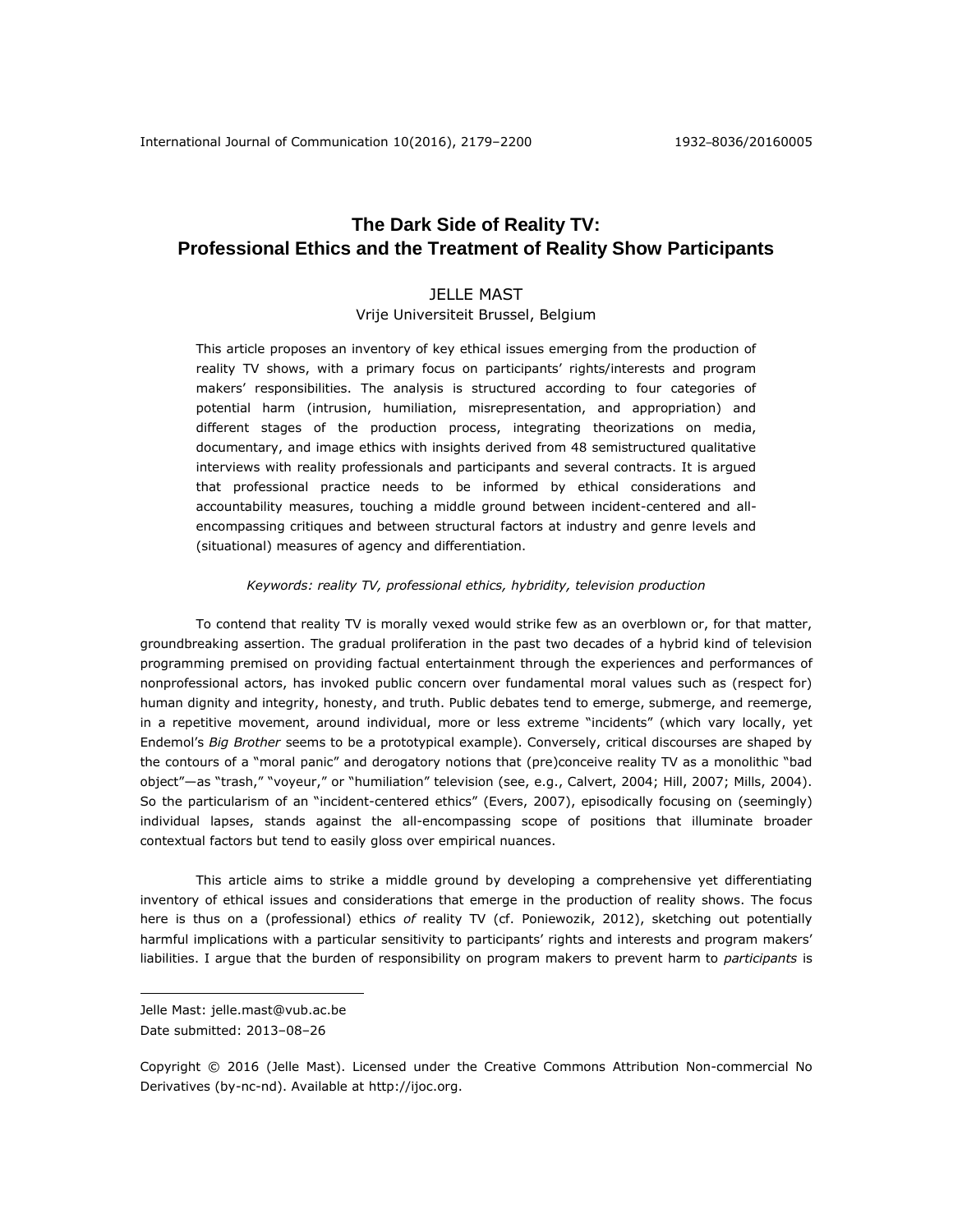more tangible and immediate than that which exists toward the *audience* (Nichols, 2008; Winston, 2000). Moreover, in (formatted) reality shows (Bondebjerg, 2002), the power differential between professionals and subjects extends beyond relative access to the means of representation (Nichols, 2008) to substantial measures of pro-filmic management.

The analysis is grounded in theorizations on documentary, media, and image ethics and, importantly, in the views and experiences of professionals and participants as well as a number of standard contracts of reality shows. The set includes original (Flemish/Northern Belgian) formats such as *The Mole* (a reality game show in which participants search for a saboteur in the group); *Ticket to the Tribes* (an "intercultural encounter" premised on the culture shock of Western families visiting "primitive" tribes; cf. *Worlds Apart*); *Exotic Love* and *Superfans* ("docu-serials" about multiethnic relationships and fan experiences); and local versions of *Temptation Island*, *Expedition Robinson* (survival shows similar to *Survivor*), *Supernanny* (a makeover show in which an expert offers parenting advice to "dysfunctional" families, similar to *Nanny 911*), *That'll Teach 'Em* (a historical reenactment in a boarding school/military academy setting featuring youngsters), *Oberon* (a game show in a medieval society reenactment setting), and *A Perfect Murder* (a "docufiction game show" in which participants compete to solve a fictitious murder, similar to *Murder in Small Town X*).

In total, 48 semistructured, in-depth interviews were conducted, including 14 professionals (mostly creative, such as producers and executive producers, creative directors, story editors, editors, director's assistants, and reporters) and 34 participants. Seven of the 34 participants held intermediary, relatively more privileged positions as experts or production associates (such as the "tempters" and "temptresses" on *Temptation Island*, the "traitor" on *The Mole*, and members of teacher corps on *That'll Teach 'Em*). All interviewees had been involved in formats with a border-crossing circulation, delivered by different production companies to public service and commercial stations, and spanning various subgenres, types of participants, and degrees of public controversy.

Interview transcripts were coded through a thematic content analysis approach using Atlas.ti software for qualitative data analysis. The findings discussed below pertain to themes that were consistently reiterated within (factions of) the interviewee sample and reached (data) saturation, although idiosyncratic positions are given due consideration. Interview citations were selected for their illustrative, expressive qualities.

## **Reality TV, Hybridization, and Disoriented Moral Compasses**

Although it is difficult to provide a straightforward definition of reality TV, the literature (e.g., Andrejevic, 2008; Bondebjerg, 2002; Kilborn, 2003) puts forward a quite consistent, identifiable set of features and examples that carry ethical implications. Reality TV can be conceived as a strongly narrativized and dramatized portrayal of lived experiences (gazing upon and exposing private and intimate spheres) of nonprofessional actors (others "acting as themselves") in largely unscripted but managed and controlled situations (thus imbued with power relationships), premised on an "assertiveness" (Plantinga, 1997) embodied in a distinctive discursive claim to the real (thus referring to an actual state of affairs) and with a primary intent of delivering pleasure (instead of serving a social purpose). Andrejevic (2008)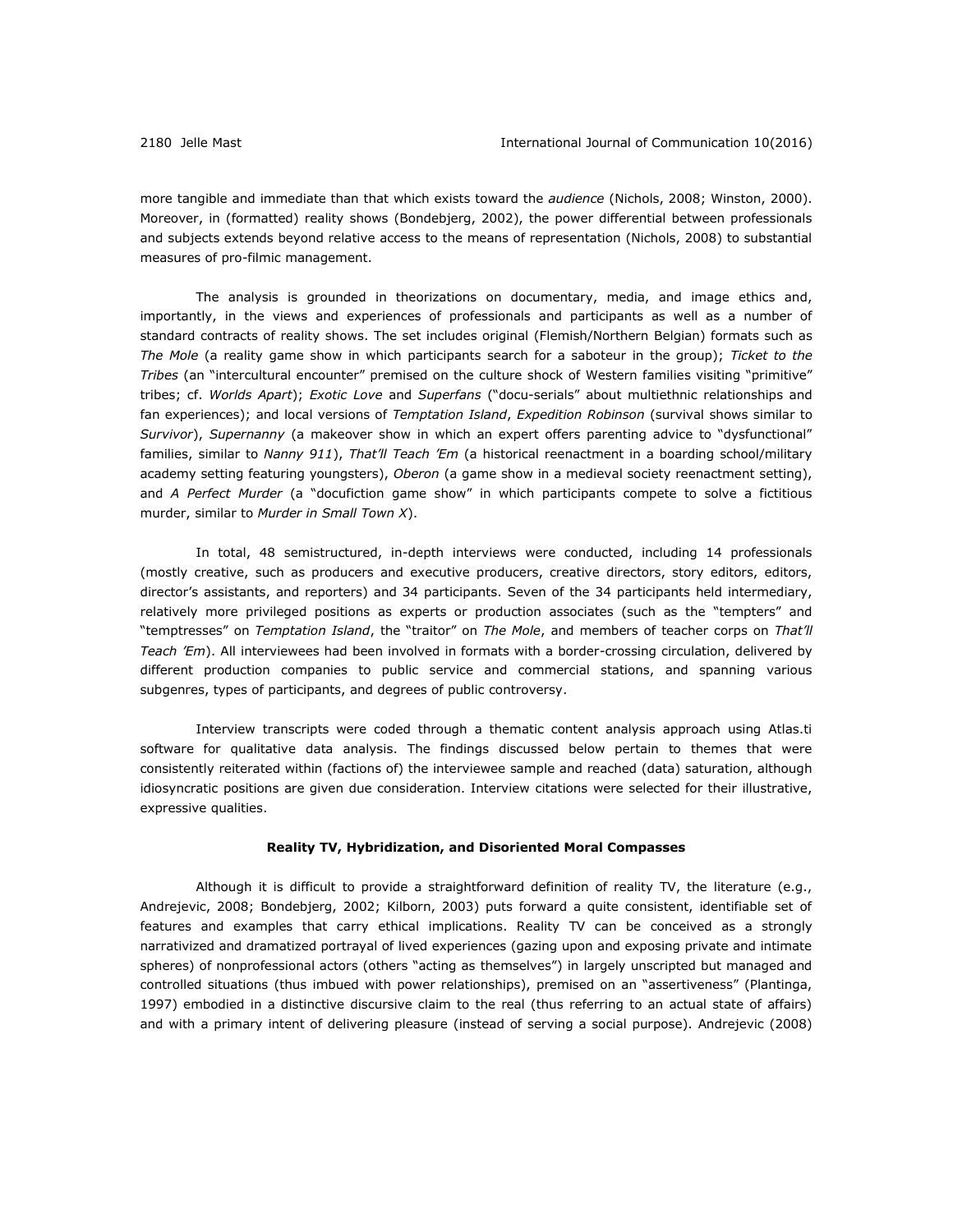argues that what sets reality formats apart from news media is their focus "on publicizing the private and intimate" and their emphasis "on therapy and social experimentation for the purpose of diversion" (para. 1).

Hybridization is a hallmark of reality TV (Bondebjerg, 2002), and it is precisely the coexistence of conventionally distinguished repertoires of information and popular entertainment, fact and fiction, or private and public that complicates ethical judgments. As Hill (2007) demonstrates in a large-scale reception study of reality TV, due to this ambiguity, the screen form "seems to lack a moral center by which viewers can check their own moral compass" (pp. 220–211). The entertainment framework and the absence of an institutional context comparable to journalism effectively hamper the resolution of typical dilemmas between moral and professional values, or personality rights and social responsibility, which emerge when representing others. It makes an engagement with the ethical treatment of reality show participants, therefore, all the more pertinent.

#### **Mapping Reality TV Ethics: Preliminary Notes and Distinctions**

This section describes the multifaceted nature of a professional ethics of reality TV, providing a basis and general framework for a discussion of key ethical issues (Figure 1).

## *Textual, Extratextual, Intertextual*

Ethical issues are not entirely reducible to what occurs *in* and *through* a screened program. They also extend to, or wholly emerge from, what *lies behind* and what *comes with or after* distribution, promotion, and transmission, thus exhibiting extra- and intertextual dimensions. Clearly, this should not downplay the merit of looking closely into the *screened program* itself, which may serve as *physical*  "evidence" of particular practices or as *depiction* of broader social categories (Carroll, 1996). Furthermore, ethical issues may pertain to the content or pro-filmic (*what*) and to the form (*how*) of the portrayal or, related, to the *origination* or *organization* of images and sounds (Corner, 2008).

Television production is essentially a standardized, multiphase, creative, technical, and managerial process involving different stakeholders and loyalties, situated within a larger politicaleconomic and sociocultural context. Yet the production apparatus typically remains largely invisible to the typical viewer, and occasional self-conscious references are more likely part of a promotional strategy or a stylistic marker of distinction. This secrecy in itself feeds moral critique because it sustains the power differential and enables program makers to circumvent accountability (Calvert, 2004).

## *Stakeholders, Loyalties, and Autonomy*

In (the moral fallout of) practitioners' day-to-day decision making, different stakeholders and competing loyalties figure. Ethical dilemmas emerge precisely from the calculation of (professional, commercial, moral) values and responsibilities, subscribing to one at the expense of others, whether on the basis of moral principles or not (Gross, Katz, & Ruby, 1988; Potter in Christians, Fackler, Rotzoll, & McKee, 1998).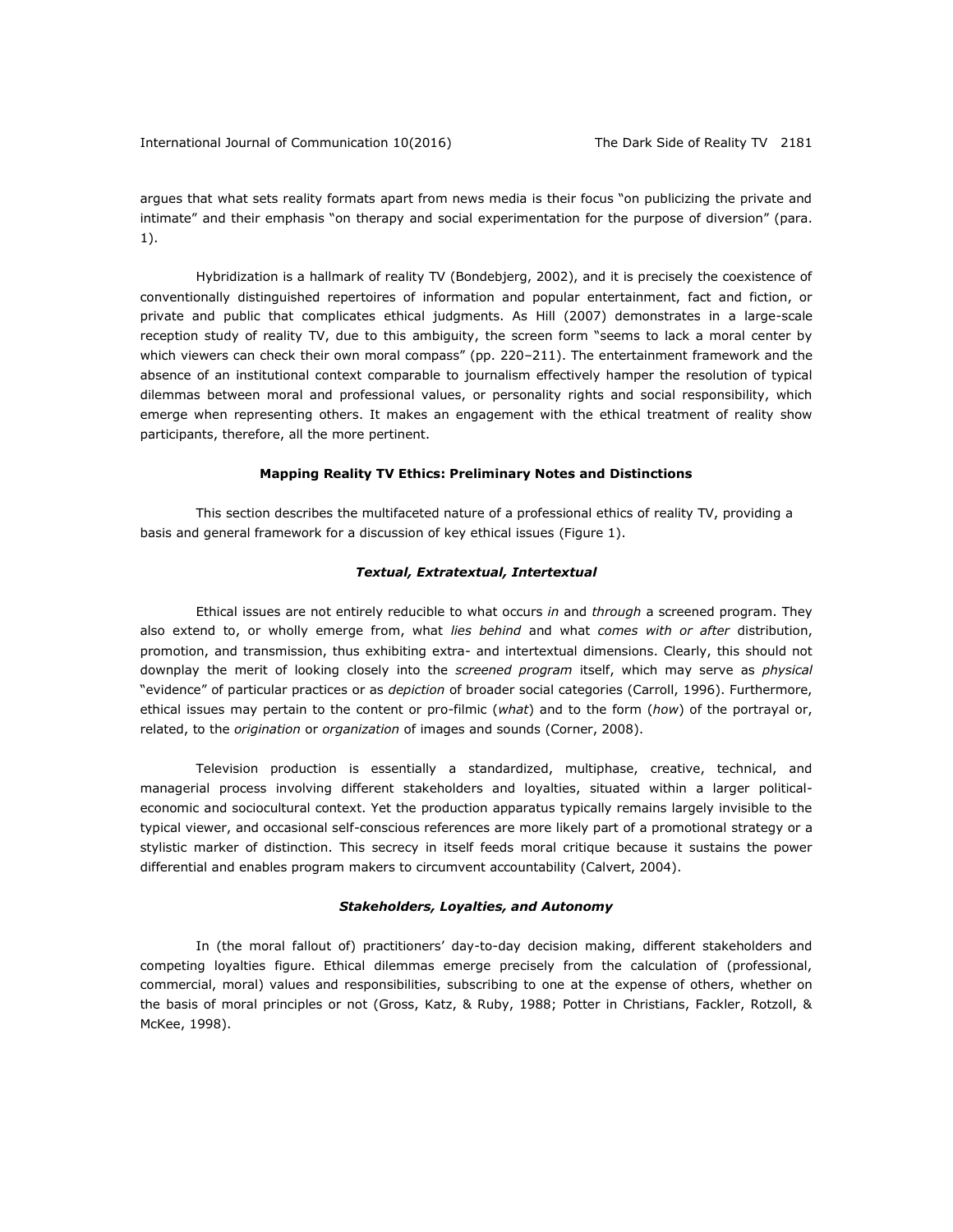

*Figure 1. A schematic overview of meaningful distinctions and dimensions, stakeholders, and ethical issues in reality show production.*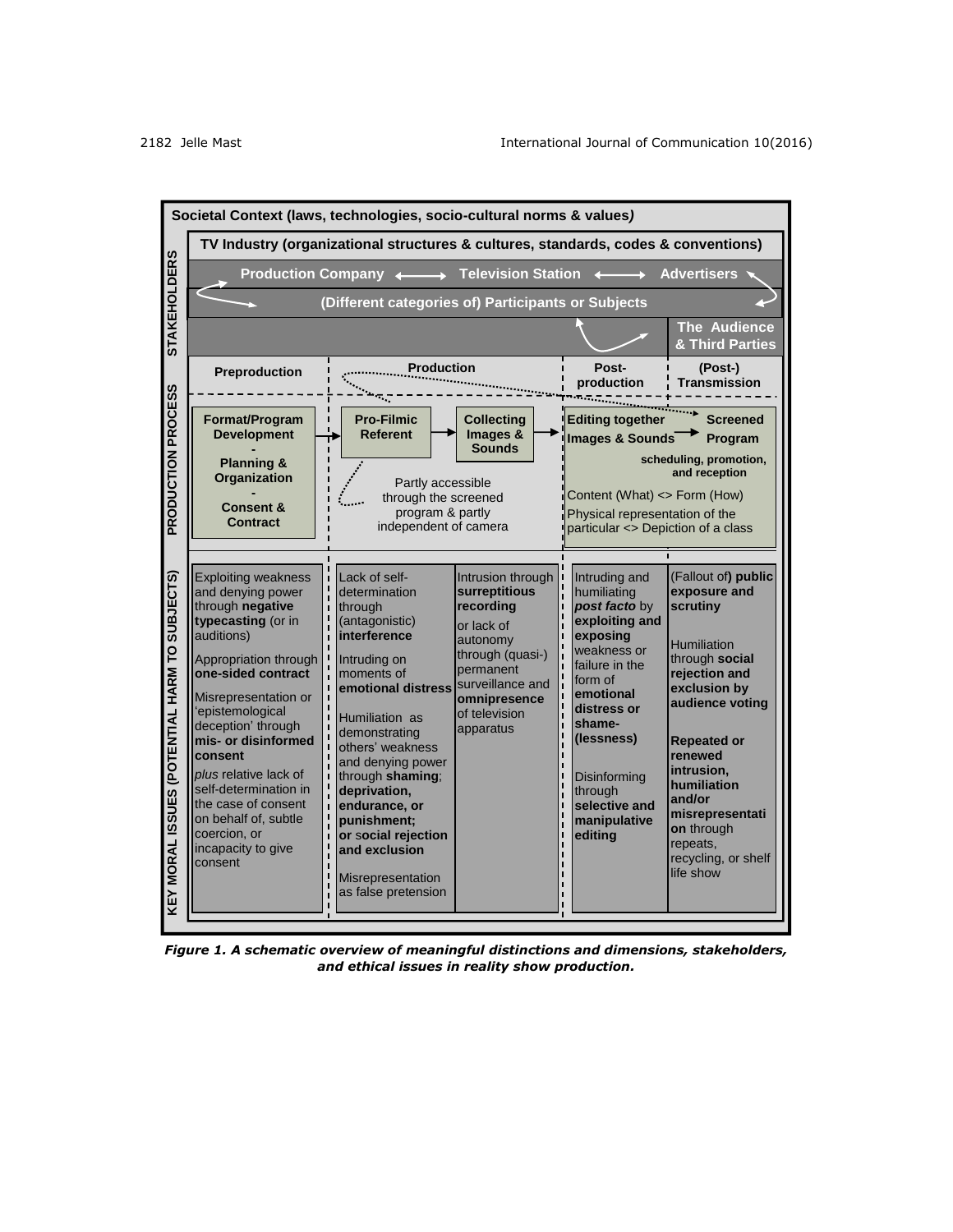Broadly implied is the threefold interaction between the television institution (comprising network and station executives; managerial, creative, and technical staff; and sponsors and advertisers), the filmed subjects, and the audience (Aufderheide, Jaszi, & Chandra, 2009; Nichols, 2001, 2008). Particularly meaningful for an ethical analysis is to consider the multiple *roles* and associated *status* or *power* subjects may adopt, ranging from "ordinary people" to (crime) offender, victim, or witness, to celebrity, public figure, or expert, to third party (Bonner, 2003; Hibberd, Kilborn, McNair, Marriot, & Schlesinger, 2000). Likewise, the audience may refer to an amorphous collective entity (public interest/opinion) or to individuals.

As for *authorial autonomy and responsibility*, television production is not authorless but should be understood as a dialogic site (Sandeen & Compesi, 1990), where a hierarchy of creative and corresponding moral responsibilities applies. Individual moral values constantly interact, and possibly conflict, with the exigencies and regulations of television industry and market, measures of organizational standardization and aesthetic conventionalization, options provided by technological developments, and perceptions of the public opinion (Sandeen & Compesi, 1990).

## **(Un)Ethical Treatment of Reality Show Participants**

This discussion of ethical issues relating to the treatment of participants within the "structured and managed setting" (Teurlings, 2001, p. 253) of reality show production broadly fits four (not mutually exclusive) categories that align with notions of intrusion, embarrassment, false light, and appropriation. These have been identified as key topics in media ethics scholarship and in privacy law (Christians et al., 1998; Gross et al., 1988), essentially entwined with fundamental moral values of (respect for) human dignity, integrity, and honesty (Christians & Cooper, 2009). Serving "as a map with which to survey the territory in which many issues of image ethics arise" (Gross et al., 1988, p. 8), I first define these concepts before elaborating them through interview data.

## *Intrusion*

We understand privacy not as "a binary, all-or-nothing characteristic" (Calvert, 2004, p. 167) but, following Hodges (2009), in terms of measures of control a subject has over concentric circles of intimacy, including who has access to the innermost sphere (cf. "audience segmentation," Shufeldt Esch, 2012, p. 50). As such, intrusion is an infringement of someone's sense of self-determination, becoming a matter of *space* rather than *place* as it transcends the physical or material and pertains as well to a subject's inner world of ideas, feelings, and personal life generally—that is, to "emotional loss" (Shufeldt Esch, 2012, p. 47; see also Hodges, 2009).

The image of concentric circles of intimacy also suggests that (experiences of) intrusion should be thought of in *gradual* terms, and may vary depending on personal boundaries or, on a broader level, cultural or sociohistorical sensitivities. In this regard, it has become increasingly common in Western societies to publicly share information hitherto considered private—a trend effectively demonstrated by the proliferation of reality TV (Calvert, 2004; Van Zoonen, 2000).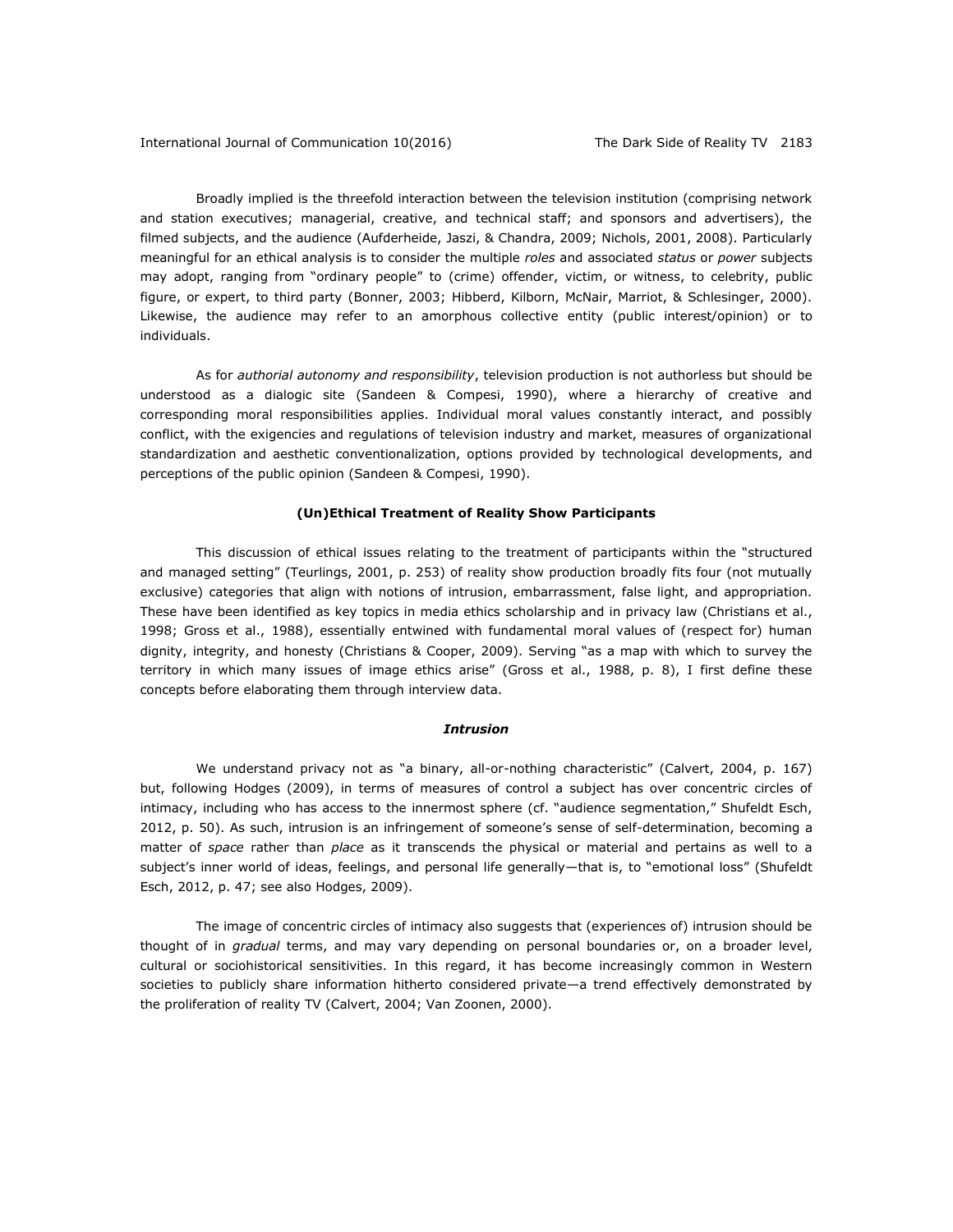Further, we subscribe to the idea that intrusion lies in the unwarranted seizure of others' most intimate circles *and/or* in the disclosure of such personal information (cf. Archard, 1998). A quite established principle, finally, states an appeal to privacy should be weighed against a subject's *status* or *persona* (Hodges, 2009; Kieran, 1997), which interacts with the public relevance or proportion of the information and with (social) power to reaffirm personal boundaries.

## *Humiliation*

It is useful, first, to distinguish between *acts* and *feelings* of humiliation (Hartling & Luchetta, in Reysles, 2007). *Acts* of humiliation broadly consist of performing actions or creating conditions that lower a person's or group's dignity or self-esteem, with the perpetrator often deriving a sense of self-satisfaction from it by feeling *above* the other. *Feelings* of humiliation refer to negative emotions, distress, or pain that one experiences when "being, or perceiving oneself as being, unjustly degraded, ridiculed, or put down—in particular, one's identity has been demeaned or devalued" (Hartling & Luchetta, in Reysles, 2007, p. 409). An assessment of humiliation needs to ascertain human (speech) *acts* that happen in and through a screened program and beyond, regardless of whether feelings of humiliation occur.

Further, humiliation is deeply *interactional*, which does not necessarily imply actual public exposure or an audience (Reysles, 2007; Schick, 1997). It could also be conceived as an act of *disempowerment*, enforced by a more powerful inflictor who effectively (ab)uses and/or demonstrates the power differential by depriving or denying others certain privileges or options or by exposing their weakness (Reysles, 2007; Schick, 1997).

#### *Misrepresentation*

Misrepresentation is defined here broadly as any communicative act that *deceives* or (re)presents a particular state of affairs unfaithfully or misleadingly. The focus is thus on "epistemological deception," which relates to "matters of knowledge, including information and matters of fact" (Spence, 2012, p. 127). This issue is essentially entwined with the ethical standard of truth, which is "central to communication practice . . . an unwavering imperative" (Christians & Cooper, 2009, p. 62) and determines the quality of public discourse (Plantinga, 1997).

Like any form of discourse, reality shows do not reflect but actively shape the reality that is represented, informed by the structures of television (narrative) and professional values of "good (reality) television." As character development and story events emanate from real-life personae and occurrences, though, creative decisions carry a distinctive moral weight (Pryluck, 2005), which leads to a tenuous balancing act between assertiveness and (extended) measures of artistic license.

Equally relevant in the context of the reality aesthetic, which demands participants to be (or appear to be) unpremeditated and unsuspecting (which is increasingly difficult to attain as the genre matures), misrepresentation may also relate to not fully informing candidates about format and production process. Here, it is useful to distinguish, as Spence argues (2012), between disinformation and misinformation, based on whether the deception is intentional. Although this points at measures of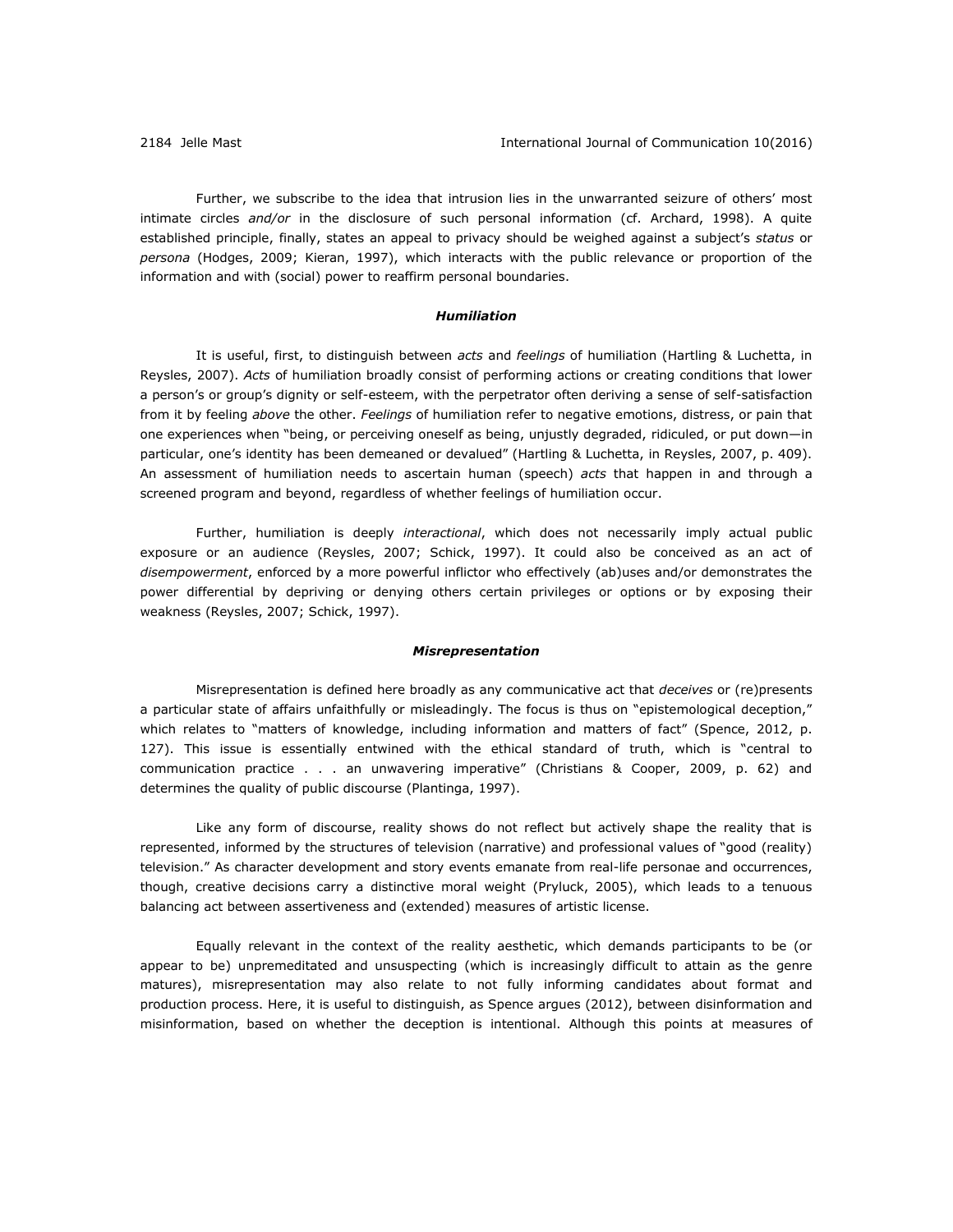degree, both forms may be considered unethical in the (a priori) sense of being untruthful or by having potentially harmful consequences.

## *Appropriation*

Finally, appropriation is distinguished from the other areas in the sense that "the interest protected is not so much a mental as a proprietary one" (Prosser, in Gross et al., 1988, p. 13). It commonly refers to "the use of a person's name, picture, or likeness without that person's permission, usually for commercial exploitation" (Day, 2006, p. 136), and is thus closely linked to the "right to publicity," which is an alienable property right protecting one's public persona (Halbert, 2003). While candidates typically (need to) sign away this legal protection, ethical questions emerge specifically from reality shows' hybridity as character or screen performance and an actor's real-life persona essentially coincide. The contract thus extends broadcasters' control over the ownership of a person's public persona, which could be seen as part of a larger scheme of exploitation in reality show production based on the un(der)paid labor of (social) actors and commodification of their personae and experiences (Halbert, 2003).

## **Key Ethical Issues From Preproduction to Post-Transmission**

## *Preproduction*

Moral questions may also, or even primarily, pertain to preproduction, where formats are developed, prepared, and anticipated; candidates are solicited and auditioned; and consent is obtained and contracts signed. Clearly, the implications of contract and consent exceed preproduction because they are both constituent and constitutive of the power relationship between program makers and participants that structures reality show production, and they circumscribe the resolution of ethical dilemmas that emerge from it.

## *Negative (Type)casting*

From an ethical perspective, questions arise when the selection of particular character types primarily anticipates (dramatic) pleasures derived from gloating at the perceived weakness, inferiority, or failure of others (cf. "humiliation"). That is, when "otherness" is exploited for entertainment purposes, perpetuating the social or cultural devaluation of particular groups in society. Closely related, then, is the issue of stereotyping others through preconceived, normative images that are not, or are only partially, grounded in factual truth (cf. "epistemological deception"; see, e.g., Cooke-Jackson & Hansen, 2008; Kuppens & Mast, 2012; Van den Bulck, Claessens, Mast, & Kuppens, 2015). Because broader societal inequalities in terms of social capital, media literacy, and (access to other) resources may skew the pool of candidates for particular reality shows (Grindstaff, 2006), this both points at the structural dimension of the issue while leaving some room for unintentionality on the part of reality program makers (which does not mitigate potential harmful consequences, though). A producer of a parenting advice program (I29), for instance, responds to accusations of class bias by referring to unsuccessful attempts at widening the scope of participants, in the process underscoring the role of social status: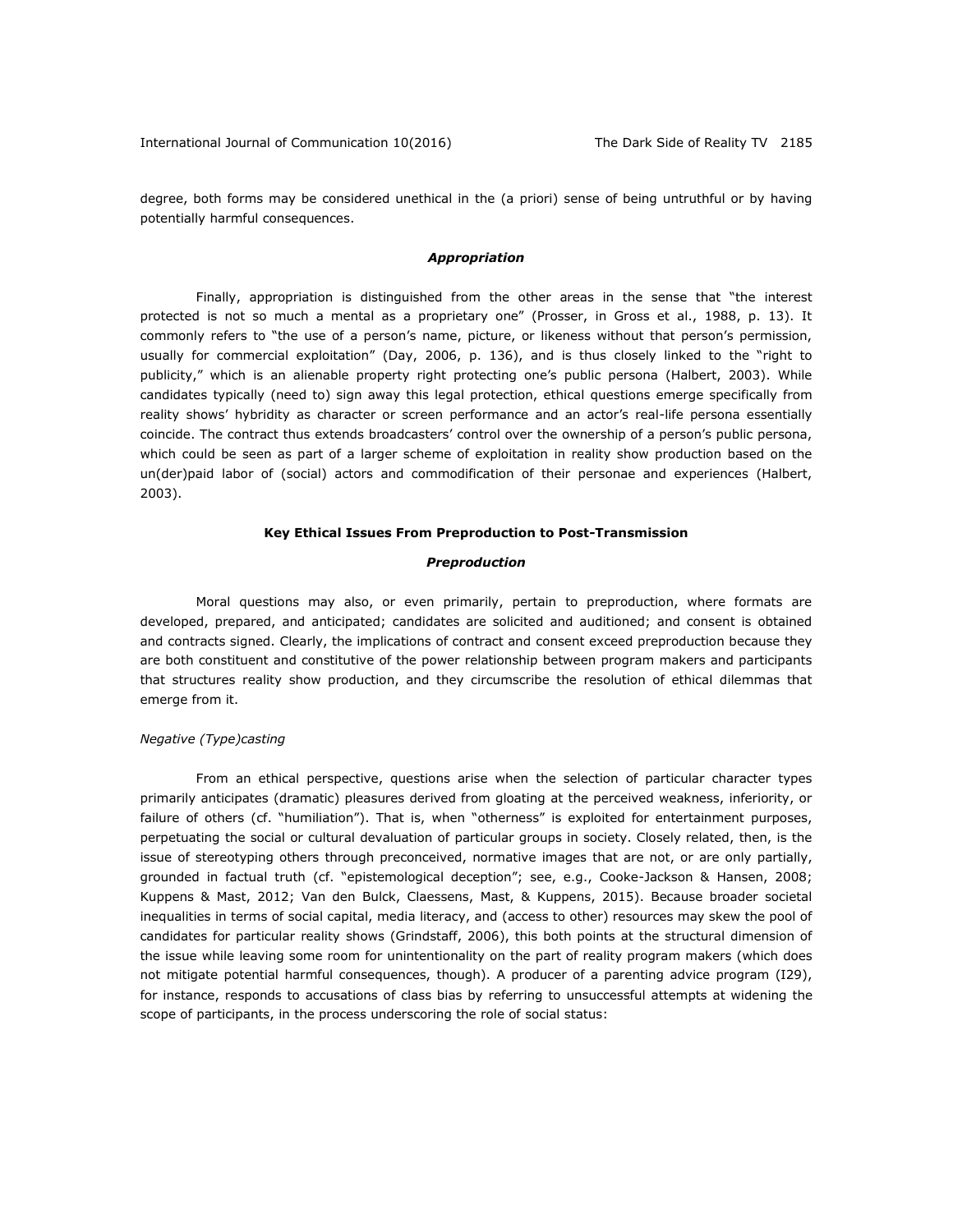They [the middle classes] are more reluctant when it comes to privacy. . . . It's the same with celebrities. They are valuable to the station, so we are not going to air their dirty laundry. Of course we try to avoid this with others as well, but they are somewhat more permissive in this regard.

#### *One-Sided Contract*

The contract that candidates need to sign as a precondition for participation is "the unviewed framework that allows 'reality' television to work," signifying the power of production companies and television stations and enabling them to control "both the realities portrayed on television and the lived experience of the show's participants" (Halbert, 2003, p. 51) by granting substantial creative license and legal protection.

The content of three versions of a standardized reality TV contract administered by a commercial television station was quite similar to that of the contracts discussed by Shufeldt and Gale (2007; *Trading Spaces*, TLC) and Halbert (2003; *Survivor*, CBS), which points at the wider relevance and structural nature of the stipulations. The contract starts with an identification of the production company and television station, followed by an outline of format and program concept. Tellingly, the openness of this introductory section is immediately qualified, and effectively rendered meaningless, by an article stating that the broadcaster retains the right "to make adjustments to the Format and the Program" and, correspondingly, "to unilaterally change the rules, preconditions, etc. (within acceptable limits) Participants are subject to." Clearly, this aligns with the authorial freedom program makers accord themselves by having candidates forfeit their right to rebuke "changes, abbreviations and/or additions to his/her contribution" and effectively sign away their rights to privacy and to publicity. The latter extends to the merchandising of one's name, (auto)biography, stories, or images, which is "final, irrevocable, and applies worldwide and without any temporal restriction, and for all known means of exploitation."

Furthermore, candidates formally commit themselves to fully cooperate, and not to withdraw at any time under penalty of a fine, as well as to contribute to the active promotion of the show before, during, and after transmission. In a similar vein, there is a section on confidentiality that proscribes participants to disclose any ("inside") information directly or indirectly related to (the production of) the show, including the terms of the contract, which applies for a period of 10 years. So, apart from a smaller section on "remunerations and reimbursements," the contract shies away from specifying any duties or liabilities on the part of program makers while binding participants irrevocably to a far-reaching engagement.

In summary, the contract grants program makers "broad rights to utilize participants' images and life stories (or to willfully misrepresent them) for promotional purposes and narrative effect" (Shufeldt & Gale, 2007, p. 266). Or, as a participant of *Expedition Robinson* (I7) states: "At the end of the day, with that sheet of paper . . . you're putting your life in their hands." What is more, participants may sign this agreement on the basis of insufficient or misleading information.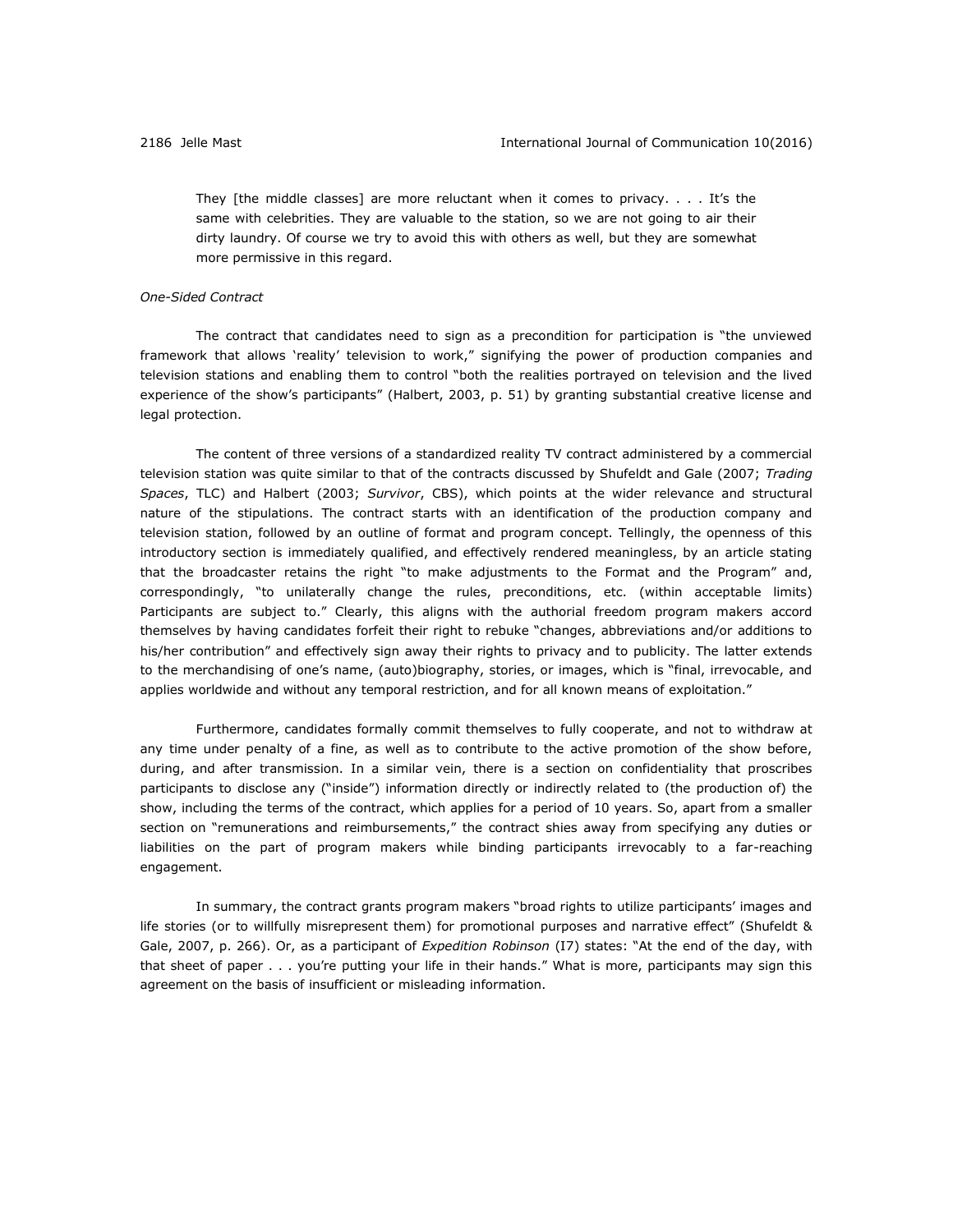## *Mis- and Disinformed Consent*

Questions of misrepresentation may indeed concern the extent to which candidates are informed, prior to giving consent, about the format, their contributions, and possible consequences (Hibberd et al., 2000). Surely, commonsensical limits apply to the effective implementation of the principle of informed consent in day-to-day television production. It is reasonable, for instance, to argue that program makers cannot anticipate every possible development or impact of the production, just as reality participants are not necessarily media savvy or well versed into the "process of mediation" simply by watching the "result of mediation" (Grindstaff, 2006, p. 128). The latter is significant for it questions a defensive discourse common among program makers, articulated by a reporter (I33) as follows: "I think a lot of people nowadays know how a TV show works and know what's about to happen. 'Reality' as such is not new, they're watching it every day." It also connects with forms of misinformation that occur because television professionals (inadvertently) prove unable to look beyond taken-for-granted routines and practices. However, program makers may also purposely withhold or distort vital pieces of information, whether in the interest of obtaining consent—by concealing or downplaying aspects that could potentially dissuade participants—or led by the demands of the reality TV aesthetic, which typically values the unpremeditated and unguarded. An editor (I27) asserts:

You can only warn them they will be recognized everywhere they come, and that if things go wrong, they may be laughed at. But, well, you don't want to cry this out loud either, do you, because it's just that unknowing attitude you want.

Finally, formats may incorporate a deceptive scheme as a catalyst for unfolding (story) events, as in the case of reality shows premised on a particular twist and its eventual reveal. Disclosure of the true nature of the setup to participants post facto is indispensable from a moral point of view, and may be a mitigating factor if consent is also renegotiated (see Nichols, 2001, 2008).

#### *Production*

Production is the stage where images and sounds originate, with ethical questions emerging from pro-filmic actions and conditions (on/off screen) and filmic parameters. The issues in this category mainly fall within the areas of intrusion and humiliation, and both occur in front of and through the camera.

## *Surreptitious Recording*

The surreptitious use of (miniature) camera and/or sound recording devices typically proceeds with no relation between the subject and object of gaze being established prior to the filming (or at all), or on the basis of a false pretense (cf. misrepresentation). Strongly condemning such covert practices, interviewees uphold a subject's self-determination as an unwavering moral principle, and even more so when innermost spheres of privacy (often articulated in terms of the sexual or the naked body) are concerned (which relates to the nature, public/private setting, and spatial-temporal scale of the format). Therefore, alerting candidates to the overall surveillance scheme and the presence of covert recording devices *prior to* filming, when consent is obtained, or else giving filmed subjects a veto right before public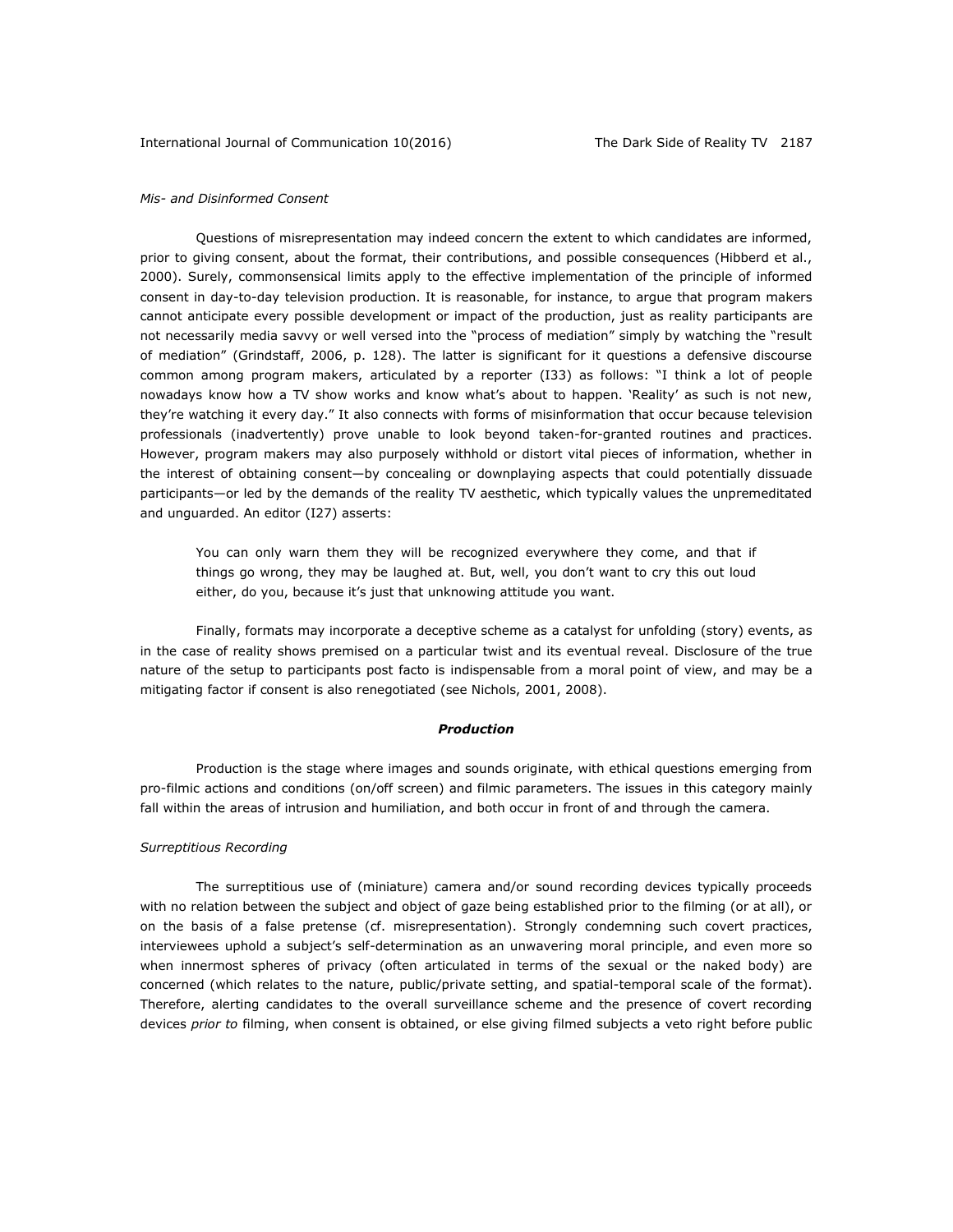disclosure of surreptitious recordings are considered mitigating factors that effectively reinstate a subject's right to self-determination. However, when an unsuspecting subject engages in some kind of "immoral" behavior, interviewees argue, the right to privacy is overruled by a concern with (social) justice or honesty, as in the case of exposing unfaithful behavior in *Temptation Island*:

The premise is cheating. . . . So what happens? People will try to do it secretly. . . . So, I believe, if they're not honest about it . . . then I think it's okay. And you could argue that it's unethical. Well, then I think you shouldn't have signed up for it. (I7, participant in *Expedition Robinson*)

## *Surveillance and Omnipresence*

You try to anticipate what it will feel like to have a camera around at all times, yet sometimes it really bothers you. When you just can't stand them anymore. But you have to. You realize that you've committed yourself, you've signed the contract.

As this quote from a participant of *Ticket to the Tribes* (I24) demonstrates, sacrificing some degree of autonomy comes with the territory of participation. However, differences of kind and degree apply in terms of the extent to which a format rationale entails surveillance, confinement, or isolation from the outside world and the more or less encompassing nature, scale, and time frame of the production apparatus. To what degree reality show participants are "being consumed by" the production setting relates meaningfully to both technical and creative dimensions, to what available resources permit, and to what the format or story requires. A producer (I29), referring to the issue of omnipresence, interestingly evokes the recurrent theme of balancing the professional values of creating good story and enhancing reality values with moral values.

I think it's very exhausting. The more the camera is around, the less you're going to be aware of it, which is good for the "reality" aspect, but I think it's not healthy. You have to give these people some space, for sure.

## *Filming in Good Times and Bad Times*

Related to the topic of surveillance and omnipresence is the intrusiveness of the camera (crew) at moments of distress, where program makers encounter a dilemma between professional values of detachment and narrative interest versus empathizing care. Intense emotional experiences are key to the dramatic appeal of performances in reality shows, and therefore they are also variously anticipated. This is evident in the standard contracts I obtained, where individual articles state that "the Contestant fully commits him/herself and agrees to never refuse to respond to any question about his/her participation in the Program, whatever his/her state of mind at the moment of questioning," or "unconditionally grants his/her permission to be filmed and interviewed throughout." The extent to which formats thrive on the vivid display of personal distress at the expense of empathizing care differs, however, as a producer (I28) explains: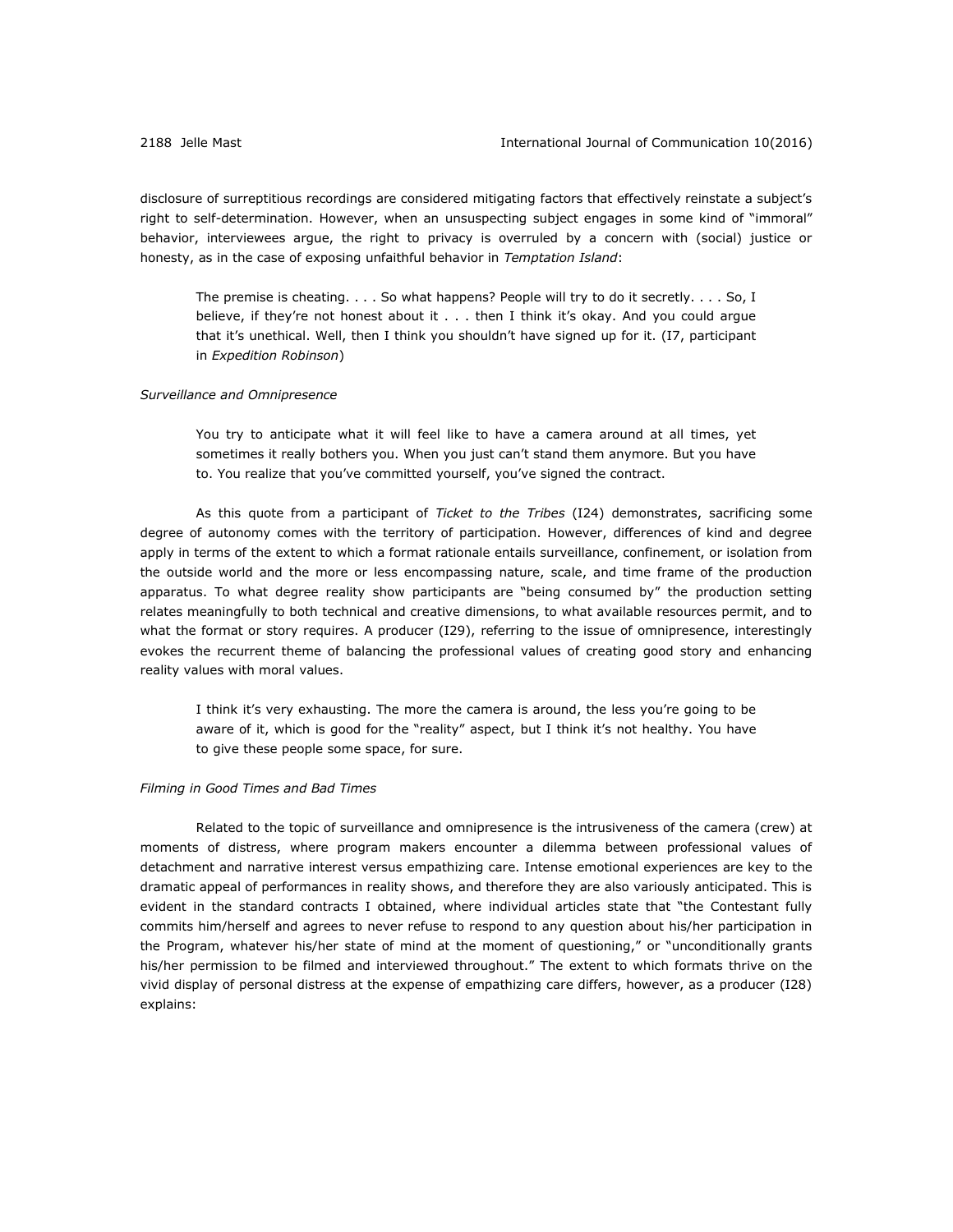Because there're so many different layers to [our] show, you don't depend on this. It's not like "How far can I push you?" . . . Now you go like, "Oh, s/he's having a hard time, let's get the psychologist," and, "Come, let's have a talk." While otherwise, you would say: "This is interesting, she's breaking down." Which might be good television! Well, television people like to watch.

What possibly aggravates the issue is when reality program makers purposely intervene*—*"divide and record"*—*despite the proclaimed unscripted qualities, to induce negative emotions through (*openly*) or beyond (*covertly*) format rituals such as games or evictions, interviews, and video diaries (see also Mast, 2016).

## *Demonstrating Others' Weakness Through Shaming*

Shame entails a negative judgment of the self for failing personal or social demands (Reysles, 2007). As such, it presupposes adherence to norms and values shared by the broader community while also relating to self-respect, defined as "the attitude of seeking to keep one's conduct in line with some ideal standard" (Quinton, 1997, p. 78). Some reality shows thrive on exploiting and gloating at others' (sense of) failure (*Schadenfreude*; see Frey, 2010), their shame or (apparent) shamelessness—for instance, in the form of "'excessive' emotional and bodily displays" (Grindstaff, 2006), disclosure of matters typically considered private or taboo-"airing one's dirty laundry on television" (p. 117), or the "'rejection' banter" (Quail, 2009, para. 5) of a bully-type presenter or expert.

In this regard, reality TV has been described as a "spectacle of shame" (Palmer, 2006), which increasingly stretches boundaries of shame, thriving on the shamelessness of what is (somewhat derogatorily) described as "willing victims" who "knowingly" take shame upon themselves (Palmer, 2006). Or, as a production member (I6) of *Temptation Island* puts it: "Inevitably you'll lose some dignity. Inevitably. But if you don't have any dignity in the first place, well."

Yet it could be argued that portraying social others who do not conform to shared standards of normalcy or appropriateness is not unethical per se, but becomes so when it serves to stigmatize or ridicule the vulnerable, perpetuating social inequalities in the process (Grindstaff, 2006). It is hardly possible, therefore, to isolate the issue from editorial decisions made in casting (supra) and in editing (infra). That this is a delicate balancing act, however, is demonstrated by this quote from a production member of *Superfans* (I36) (see also Van den Bulck et al., 2015):

What I find interesting about "human interest TV" is that it shows how people may be different. Yet this is not always appreciated. . . . Of course we show the biggest fans, whose fan experience is quite extreme, but we don't judge them. Viewers surely do, though. . . . Society expects you to be politically correct and conform. While I believe that the people we film don't need to be ashamed of themselves.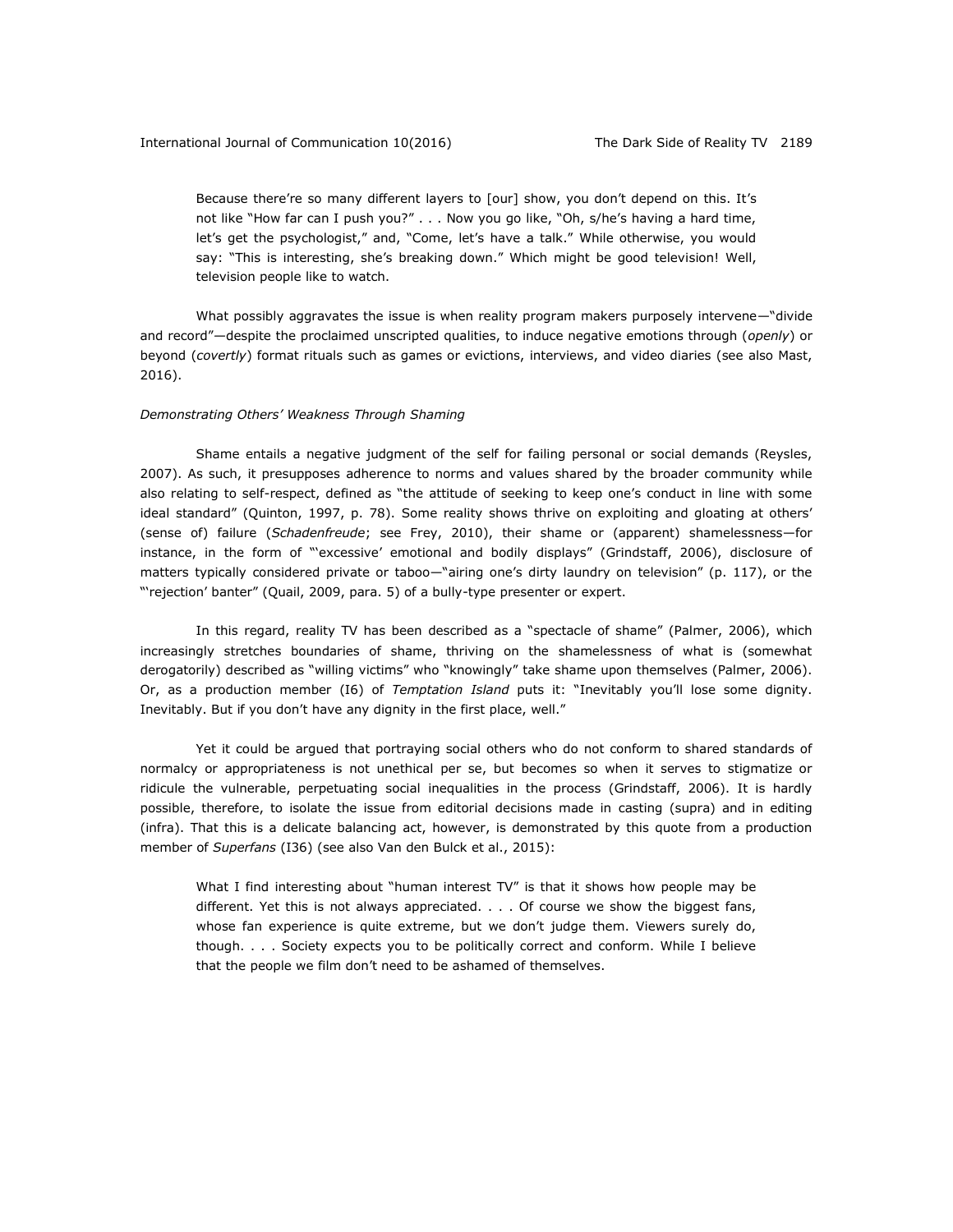#### *Deprivation, Endurance, and Punishment*

Humiliation as *an act of disempowerment* also materializes in individual reality shows through quite direct manifestations of *depriving* others of basic human needs and liberties and *imposing* particular *burden*s. As a participant in *Expedition Robinson* (I6) testifies: "You have no sense of self-esteem left anymore, you really don't, you feel worthless. . . . It's incredible, you're nothing, you're totally degraded, they treat you like a dog . . . , and, well, you just don't feel human anymore." Most notable in this regard are formats that balance social experimental features such as what-if simulations and preplanned surveillance against those of "plays" (Dovey, 2004). Techniques of destabilizing the normalcy of people's everyday lives and manipulating social behavior may serve here, to varying degrees and in different configurations, as catalysts of intense human behavior and emotions.

Furthermore, such formats occupy "liminal spaces" that suspend the laws governing "real life" and are delimited in time and space (Caillois, 1958/2001). In games, "rules are imperative and absolute, beyond discussion," since renouncing them would "ruin" (Caillois, 1958/2001, p. 7) the game and render it meaningless. In reality game shows, compliance is enforced through repressive or more gentle penalizing systems, which also operate beyond the game world in the form of (legal) sanctions imposed by the contract—including fines and removal. Typically, however, techniques of corporeal punishment, physical or mental endurance, incarceration, or the giving and taking of privileges pass, hiding behind the ostensibly more "friendly face" of television entertainment. A member of the teacher corps (I17) in *That'll Teach 'Em* evokes the disorienting dynamic of the reality show's hybrid, liminal character:

If they would ask me for a movie about the 1950s, to play a teacher who uses unacceptable punishments and is inhuman and so on, then I would, because it would be clear that it's fiction. But in this case, I wouldn't because it isn't clear for the viewer to what extent it's a fiction or not. . . . Some decisions went too far for me. The program didn't always show but sometimes pupils were damaged somehow or humiliated.

The benign qualities typically associated with play, therefore, do not unequivocally extend to the various sorts of privations and endurances imposed on reality participants.

What is more, in a profound critique of the reality game show, Brenton and Cohen (2003) contend that

awareness of playing a role does not occlude the possibility of ones' actions and feelings within that role being as authentic as any other; the game is not removed from life, for its duration it *is* life, both a pretend world and the real world. (p. 161)

This point resonates (almost literally) throughout the interviews for this study and is also touched upon in the quotes above as well as in following reflection of a participant of *Expedition Robinson* (I8) on a challenge where contestants were encaged and had to outlast one another to stay in the game: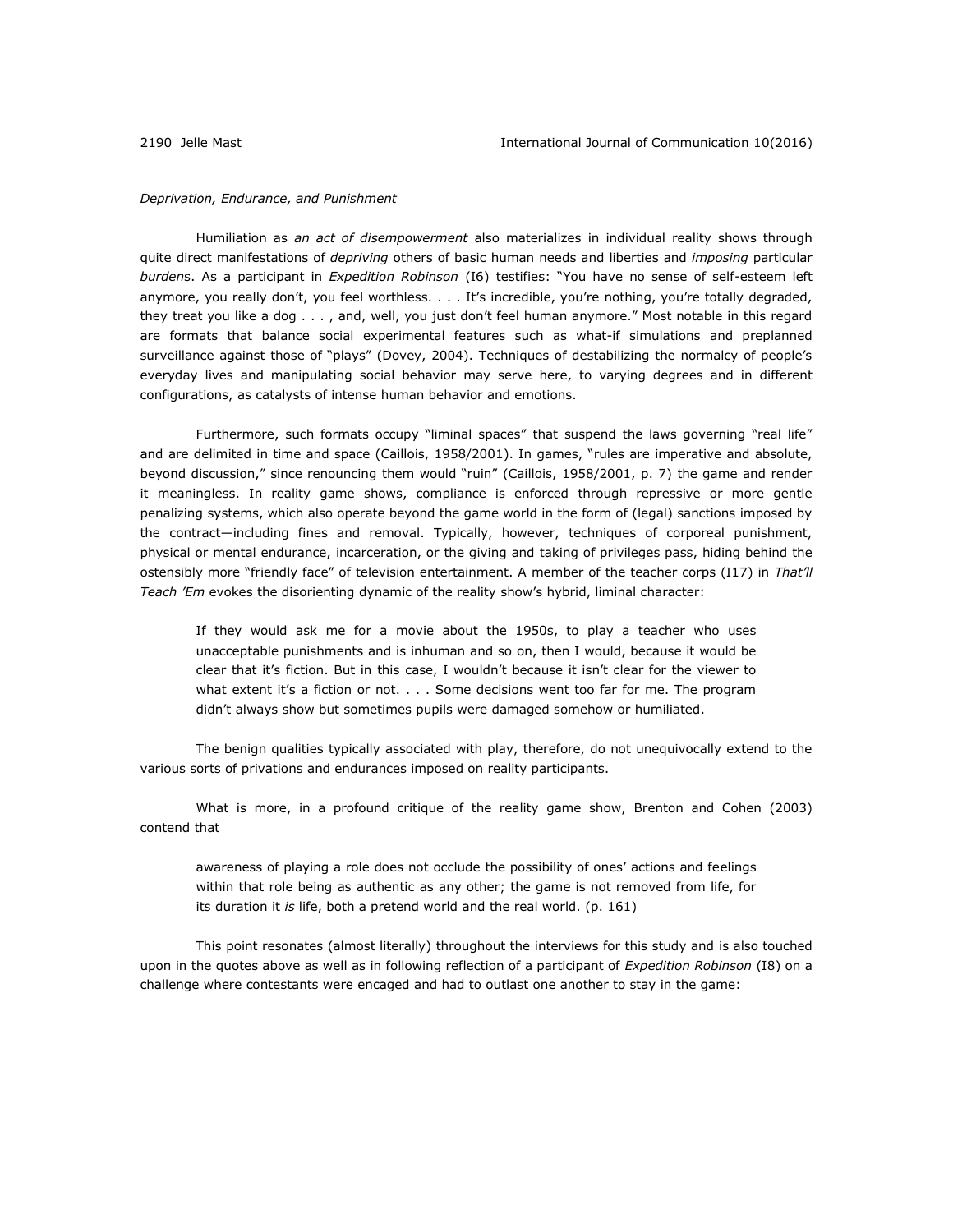Afterwards [my husband] said, "C'mon, that's really cruel, you don't even treat scum like that, you wouldn't even do this to an animal." And we didn't see it that way. We were in the game and we just wanted to stay in for as long as possible. . . . But at the time you're so absorbed by the game that you put up with it . . . that you actually don't pause for a moment.

Moreover, the exertion of power in these all-encompassing game worlds is to no small extent enabled and "naturalized" by rendering participants as "docile bodies" (Foucault, 1979) through the induction of (nearly) total immersion and internalization and omnipresent surveillance. In subtly subduing the potential for resistance, such processes operate rather surreptitiously along coercive powers administered by the restrictive terms of the contract. This observation is also relevant in light of the aforementioned argument that an absence of *feelings* of humiliation does not necessarily vindicate reality program makers.

## *"The Tribe Has Spoken": Reality Shows and Social Exclusion*

Reality game shows with a (prolonged) competitive scheme including a nomination and/or eviction ritual may bring out the unsociable side of contests by promoting expedience and rivalry over camaraderie or community. Most interesting from an ethical point of view is the extent to which elements of public scrutiny and social rejection, by peers or "the popular vote," versus actual game performance personal merit or fate (Caillois, 1958/2001)—determine the elimination rationale. For what is at stake in formats that proceed on a nomination/eviction ritual based on disapproval voting—"the money shot built around exclusion" (Mills, 2004, p. 80)—is the basic human need for self-esteem and social belongingness or acceptance (Maslow, 1954). Or, as a creative director (I1) relates, "Voting others off is the hardest part because it's psychologically tough. It's not just 'I lost a game,' but 'Of all the people who are left, I'm the least liked.'" Therefore, in devising a particular elimination rationale, *moral* values and *professional* creative and/or commercial—considerations (e.g., drama, lucrative audience interactivity) interact and possibly conflict. Awareness, or actual experience, of the issue leads interviewees to either positions of (self-)criticism and negotiation of elimination logics or, conversely, fatalistic or permissive "it's the name of the game" discourses shifting responsibility entirely to contestants.

The producer of a game format delivered to a public-service broadcasting channel (I32) describes how a more considerate approach to the elimination component is perceived as a marker of distinction:

This is a show where you proceed on the basis of your skills. So you're not kicked out by a group of people, you don't scapegoat. . . . And I think . . . that's what we're most proud of. That we're making a show that remains a game and doesn't intend to hurt people.

## *Postproduction*

Postproduction constitutes a decisive, post facto creative stage, where images and sounds that originated during production or elsewhere are organized, or edited together, with "various kinds of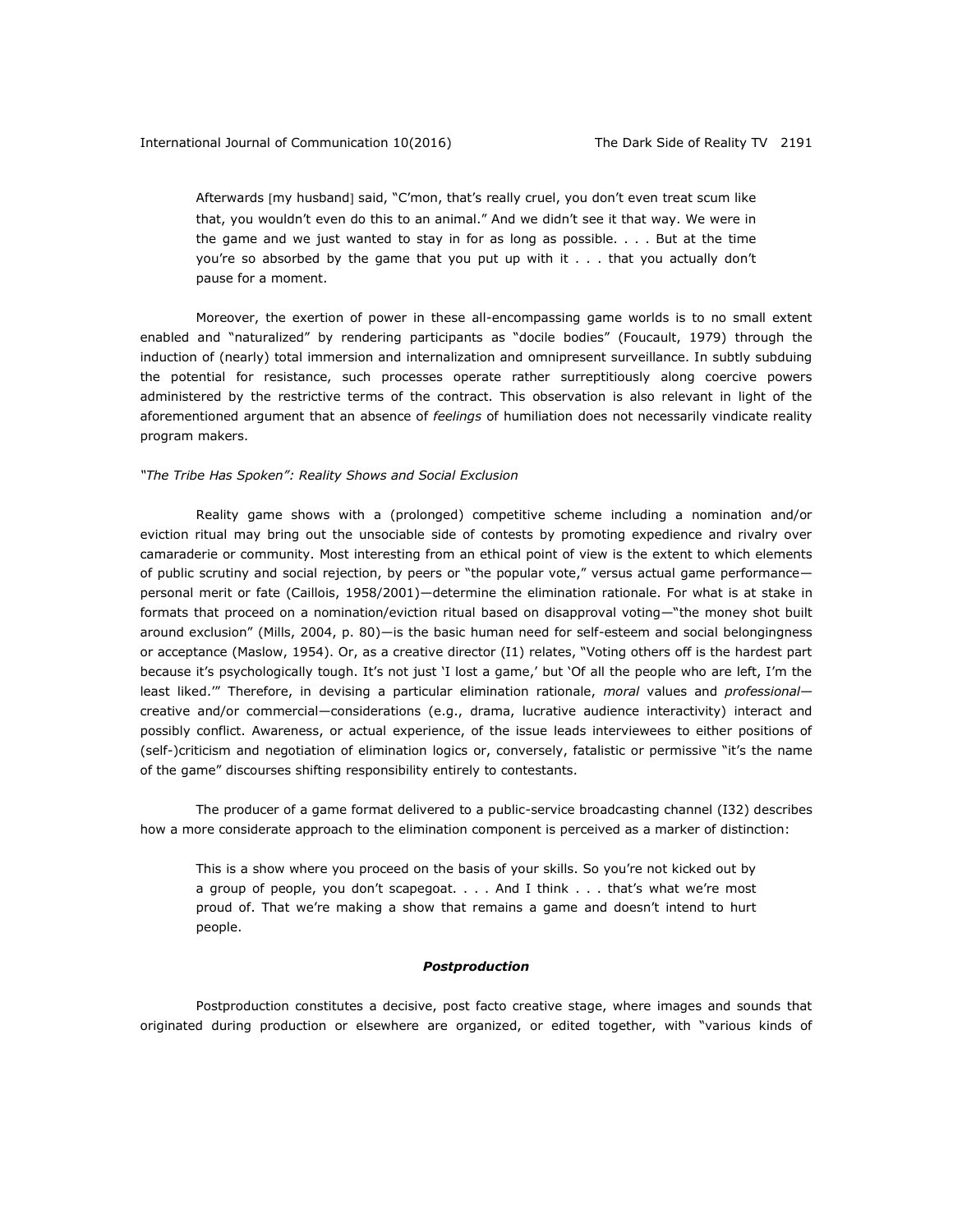narrative or expositional continuity" (Corner, 2008, p. 23), accompanied by (nondiegetic) speech (voiceover commentary), sound effects, and music. As such, it offers producers ultimate control to construct narrative discourses and persona that fit a "preferred reality" scheme and exhibit entertainment values (Mast, 2016; Shufeldt & Gale, 2007; Teurlings, 2001).

## *Exploiting Emotional Distress or Shame(lessness)*

From an ethical point of view, this creative license post facto is problematic when editorial cutting, structuring, and emphasizing serves to construct a "gloating voice," which may interact with decisions at the preceding stages (cf. negative typecasting and/or format rituals) or be a primary factor in exploiting others' weaknesses.

## *Disinforming Through Selective Editing*

A focus on postproduction is also insightful in drawing attention to the need to distinguish between the veracity of images and sounds as reproductions of particular pro-filmic (speech) acts ("origination") and the (un)faithfulness of their discursive "organization" (Corner, 2008). As an editor (I27) notes, "You can make someone look sympathetic, or like a big asshole. It's very simple. So you have the power to determine who's sympathetic and who's not. That tells a lot about how it works, doesn't it." Questionable practices of "epistemological deception" are the construction of "composite events" from originally separate occurrences, spatial-temporal manipulations falsely interrelating events (causally), and/or deliberate omissions of meaningful context. Clearly, discursive distortion in reality shows is not only evident at the *physical* level, but also pertains to *depictions* of broader social categories (cf. stereotyping).

Looked at from a different angle, (selective) editing also enables program makers to conceal the production apparatus as well as potential "moments of resistance," which could undermine "preferred discourses." By the same token, program makers' control over the means of representation (Nichols, 2008) may also be deployed more positively, precisely to prevent any potential (additional) harm from public exposure. Such consideration may be part of a profound ethical awareness, yet, at the same time, it tends to work as a defensive strategy, legitimizing selective choices in relation to "what could have been." As a producer (I29) argues:

Many won't agree with me and will say "No, they're not treated respectfully, because, is it really necessary to show these people's problems on television?" But if you would see the footage we have, and what we make out of it, then they're definitely treated with respect.

## *Post-Transmission*

Finally, post-transmission adds the dimensions of publicity, which comes with the territory of broadcast media participation, and a reality show's afterlife.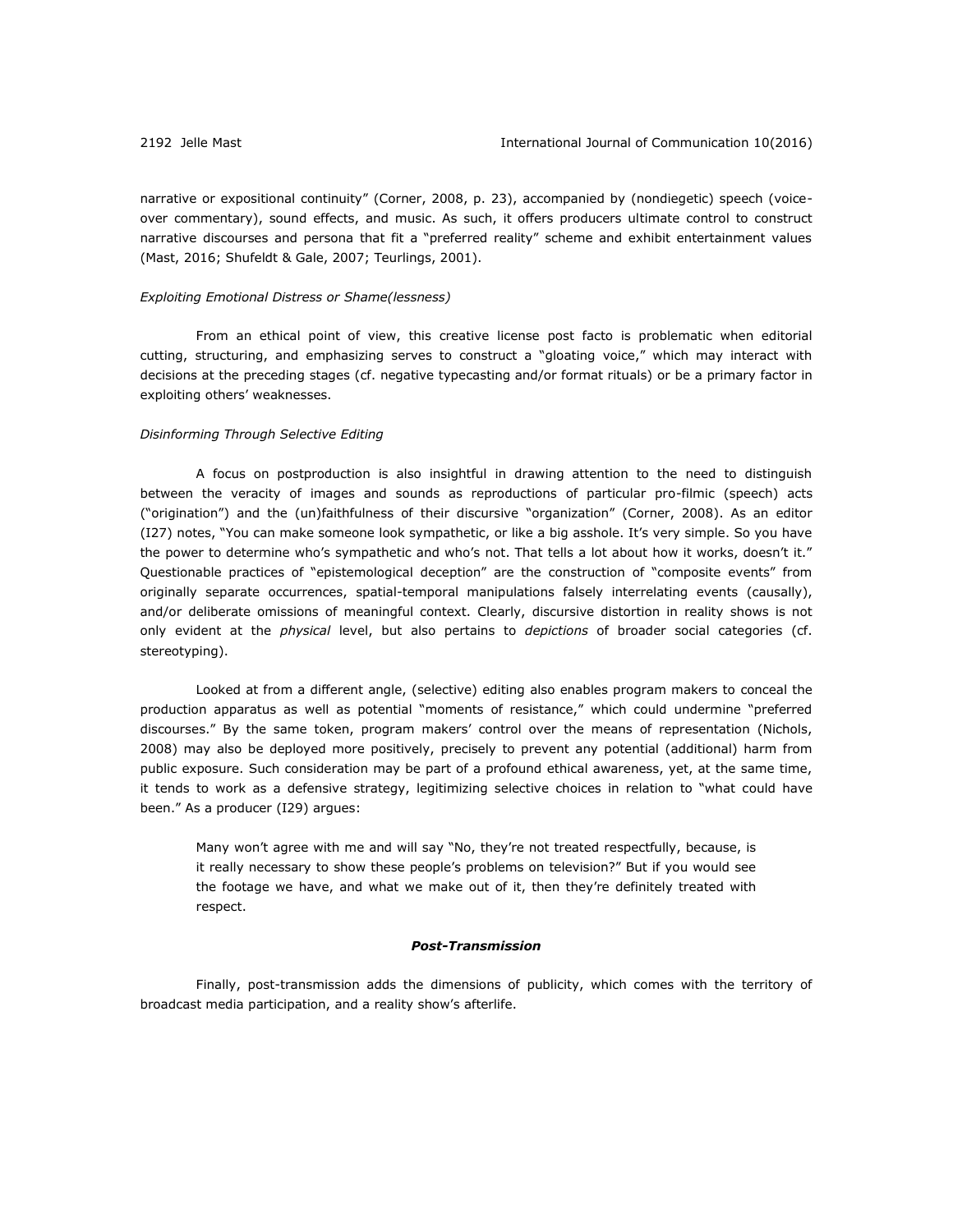## *Public Exposure*

The element of public disclosure and scrutiny typically magnifies transgressions that preexist the moment of broadcasting, yet may also (be considered to) constitute the issue, as with some positions on surreptitious recording (intrusion), or social exclusion through audience voting (humiliation). The magnitude of the exposure will typically interact with measures of intrusion, humiliation, and/or misrepresentation at preceding stages and, in a consequence-based approach, with the relative visibility of a reality show and potential benefits of publicity for portrayed subjects.

Furthermore, from promotion to reception, a reality show does not operate in isolation but acquires meaning as the point of convergence in a complex web of interrelated texts. So the aspect of public exposure and scrutiny extends beyond the program as such and, with the advent of social media, in ever less controllable directions. A producer (I30) points at the shared responsibility of other media, such as popular television magazines, in treating reality show participants respectfully. However, as if responding, a teenage participant of a historical reality series (I9) refocalizes the question of responsibility on reality program makers.

They're always criticizing reality programs, but . . . I've the impression that they're less ethical than television. Television may be bolder because it has more impact, but with magazines it's written in ink. And these are around for a week or a month or so, a television show lasts only an hour.

They should have told us there would be online forums where people would scorn us. I've read some of these, and then I thought, "C'mon, we're like seventeen." And then they said, "Just ignore it, it will all pass." But they do so *afterwards*, so I think, "Well, if you know such things happen, why don't you keep this in mind when editing the show?

## *Prolonged Consent*

A final issue is the longevity (shelf life) of a show, whether in the form of repeats or the recycling of individual fragments in a renewed context, which may also pose problems of misrepresentation (supra). The moral ramifications of repeated displays of harmful representations urges a reconsideration of the prolonged duration of consent, always granted at a certain moment in a subject's life, and, still more relevant, on one's behalf in the case of minors and children. As the executive producer of a parenting advice format (I35) relates:

I think we've kept in touch with all of them. Except when they divorced after the show. Because you don't know how their lives will evolve afterwards. So they are going through hard times, clearly, and then [the station] repeats the episode, two years later or so. But there's nothing you can do about it, the contract states that the show may be repeated for eternity. But at the time you don't think about it.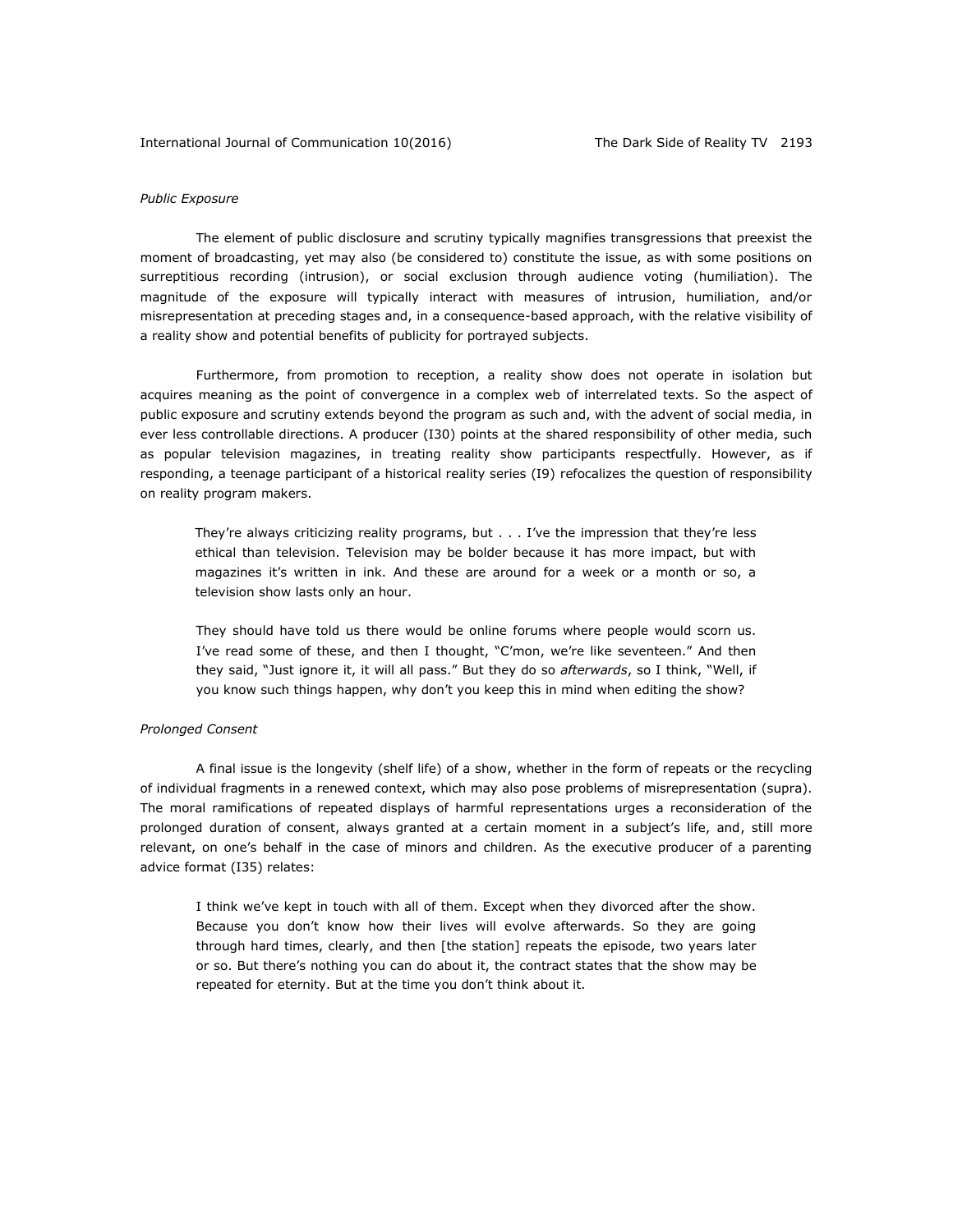Because the contract (supra) stipulates that the transfer of a participant's publicity rights to the broadcasting corporation is "irrevocable" and "infinite," key moral questions to be resolved are how far in time a prior permission should extend and what qualifications might apply, regardless of legal commitments.

## **Conclusion**

This final section turns to a discussion of some broader implications of the proposed inventory of ethical issues regarding the treatment of reality show participants. Surely, as Pryluck (2005) notes, a "discussion of ethical issues will not by itself solve the problems" (p. 207). However, it may certainly contribute to the development of a more responsible and accountable profession by stimulating a "moral pause" (Gross et al., 1988) and by yielding theoretical and empirical insights needed for the elaboration of an ethical framework for reality show production.

The case presented here for a profound ethical (self-)critique of reality shows is particularly relevant in light of the *structural* dimension of the problematic. There is the broader context of welldocumented (see, e.g., Aufderheide et al., 2009; Kilborn, 2003) developments in the political economy of contemporary television, which impose distinct market-oriented imperatives and associated commercial values while curtailing the checks and balances through deregulation and fragmentation of the production process. More specific to reality TV, the hybrid nature and (relative) lack of an institutional framework comparable to journalism complicate ethical judgment—"disorients our moral compasses." Significantly, the reality TV aesthetic and the power differential between program makers and participants encapsulated in and sanctioned by the contract produce a context for issues of intrusion, humiliation, misrepresentation, and appropriation to emerge, while acts of resistance are contained by repressive (e.g., terms of the contract) or more subtle (e.g., total absorption) strategies. The aesthetic also works against a conscientious adherence to the principle of *informed* consent, which further questions a purely legalistic, contractual approach to prior consent and its deployment as an ultimate ethical touchstone in "consent defense" discourses (Winston, 2000).

Against the background of these structural features, the reality show emerges, then, as part of an "exploitative system" (see Wyatt, 2012), where un(der)paid nonprofessional actors, their personae, reputations, and experiences, are commodified. So it could be argued from a utilitarian perspective that the reality show's troubled ethical status ensues from the harmful consequences of its premises, which cannot be justified by invoking a greater social good given the primacy of commercial and entertainment values. By the same token, taking a Kantian-inspired, duty-based view, the reality show is fundamentally problematic because it violates basic human values such as (respect for) integrity, dignity, and truth and does not act on principles that could become universal law. Moreover, in so doing, it treats humans as mere means to an end—in this case, commercial success in a competitive media environment—not as ends in themselves.

Yet, as argued, we need to allow room for *differentiation* (in kind and degree), for measures of *agency* within the structures and strictures of the production context outlined above. Or, as Poniewozik (2012, pp. ix–x) rightly points out, "to discuss the ethics of reality TV as a yes-or-no, black-and-white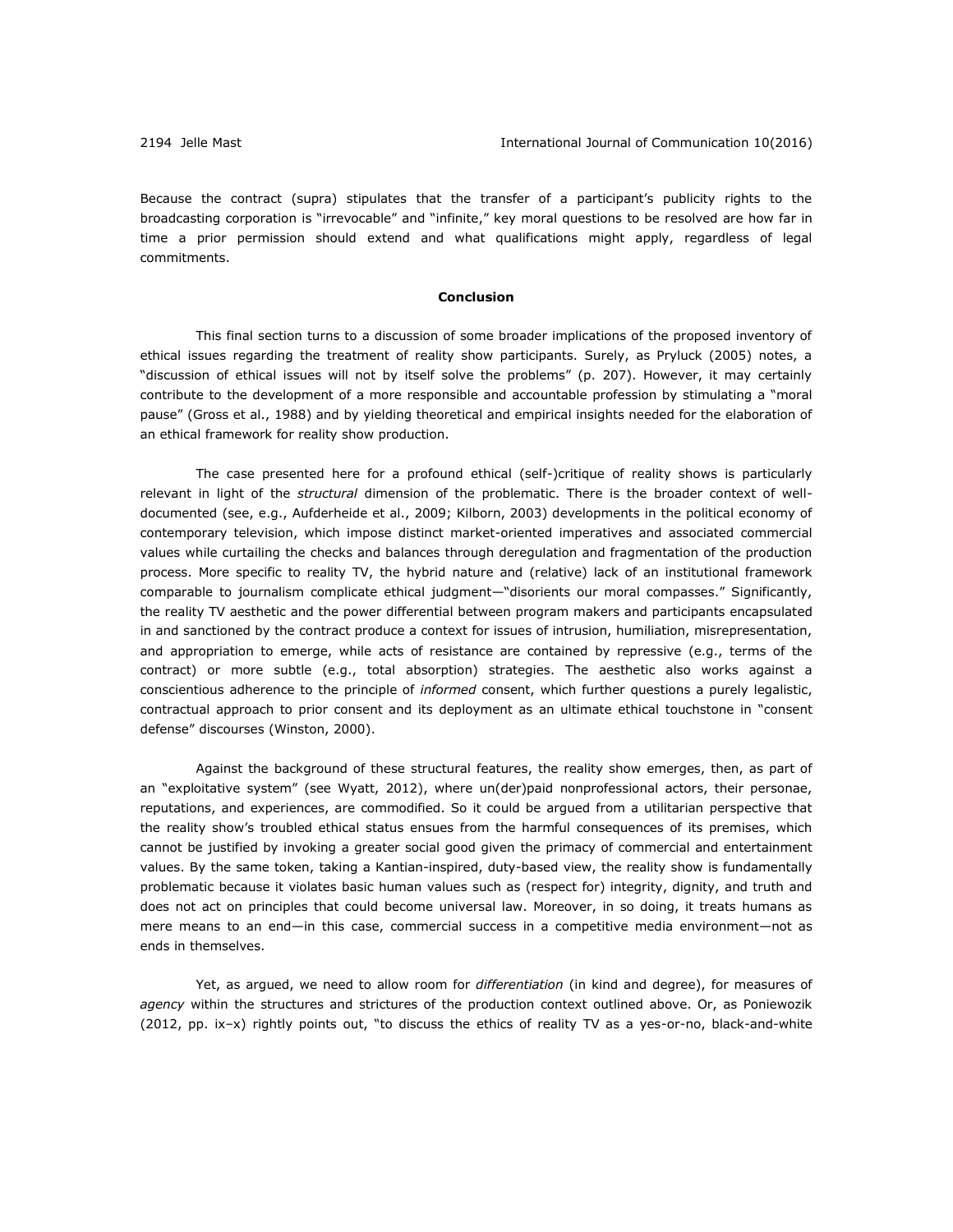question is the most common way of treating the issue, and the least useful." An ethical assessment of the reality show is, therefore, most productive when it does not remain at the level of the genre but zooms in on individual formats and (seasons of) shows (Wyatt & Bunton, 2012). As demonstrated, we need to ascertain *to what extent* formats or shows thrive on measures of intrusion, humiliation, misrepresentation, and appropriation, as evident in and through the actions of program makers. In this evaluation, some notion of potential benefits for participants or society at large and a participant's status, both generational and social, should be taken into account, with special care taken to protect the most vulnerable, including minorities, those who are mentally impaired, and children.

This provides the basis for the development of a situational ethics that adheres to fundamental moral values of integrity and honesty and principles not to harm others, nor to treat others merely as a means to an end; it also allows for contextual factors, measures of agency, and consequences. So program makers have a duty to inform and prepare candidates to the best of their ability about the format, participation, and possible implications and, correspondingly, to respect a person's right to selfdetermination. Given commonsensical limitations to informed consent, this notion should never be understood as a free-for-all and should be a basis, not an end point, for ethical treatment.

From this perspective, then, practices such as surreptitious recording, deceptive schemes, and "consent on behalf of" are particularly troublesome, urging program makers to give subjects the opportunity to reaffirm their boundaries of privacy at some point prior to disclosure. Likewise, relative measures of intimacy and the autonomy or space left to participants may be taken as markers of an ethical approach, although these will interact with personal and cultural sensitivities. Opening up the private sphere is, therefore, not unethical per se, and some loss of privacy may be outweighed by the empowering potential of interrogating social taboos, stereotypes, or restrictive ideologies (Shufeldt Esch, 2012; Van Zoonen, 2000).

Such latitudes of agency and consequence are less evident in the case of humiliation, which is harmful in and of itself, disempowers, and tends to reinforce social inequalities. Although it may be argued, still, to take individual feelings, rather than acts, of humiliation as a touchstone, I contend that this can be a mitigating factor at best given the normalizing power of broader societal processes of naturalization and strategies of total immersion. Nonetheless, degrees of shaming, deprivation, or burdening will depend on the interaction of editorial decisions concerning casting, format, and editing and on the scale and duration of the scheme. In this regard, social exclusion can be attenuated through an elimination rationale on the basis of merit or chance (cf. *The Mole*) and, in terms of scale, through rejection by co-contestants instead of the audience.

Indeed, public exposure is a particularly consequential facet of any reality show participation one that program makers can and should be conscious of. Postproduction offers opportunities for a caring approach post facto—for instance, through sensitive editing, previews, or even veto rights (as deployed in the case of *Supernanny*). By the same taken, though, it lends power to control discourses and identities and to misrepresent. Creative license in reality shows should not extend to stating or implying things that one knows are false in the interest of story development or dramatic impact, regardless of the consequences. On a final note, principles of empathizing care for others and not treating others merely as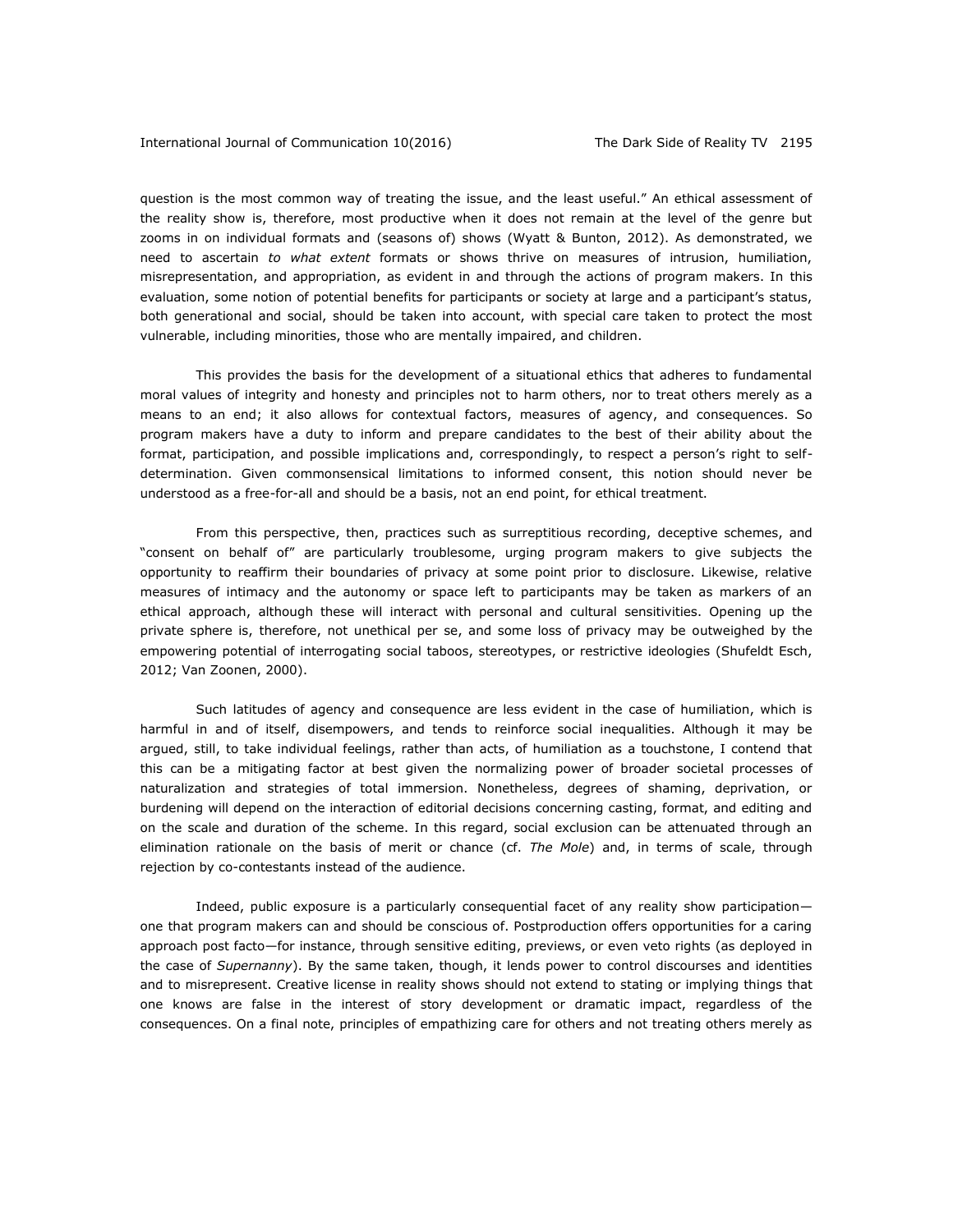a means to an end need to extend beyond transmission to the afterlife of participation; they should also pertain to the ownership of one's public persona (certainly if material benefits are to figure in ethical calculations).

Television production is a site of collective *and* individual decision making, and with (greater) creative authority comes (greater) moral responsibility. This is a double-edged sword, though, because it allows for both "deep" and "shallow" ethical positions (Curry, in Hill, 2007) to exist. Or, as a creative director (I1) states, "I know I can trust myself, that they are in good hands with me. But I also know that there are some who hold another morality." It is pivotal, therefore, to bring ethical considerations more squarely into day-to-day calculations of reality show production through the development of "moral accountability systems" (Bertrand, 2000). This could materialize in a professional deontology inscribed in a code of conduct (e.g., effectively adopted in Flanders/Northern Belgium as of 2012) tailored to the hybridity of reality TV by integrating entertainment (cf. Good & Borden, 2010), journalism, and documentary ethics. The installment of ombudsmen or ethics committees within the industry, in combination with continuous professional training, could enhance the effectiveness of such moral guidelines. A more sincere, less self-celebratory reflexivity would be commendable as well. Not only would this advance ideas of *informed* consent and shared responsibility, but combined with media education it could further develop the media literacy of audiences—from which reality participants emerge.

The question remains whether the dilemma between commercial and ethical values can be resolved—that is, whether an entertaining, profitable show can be ethical (and vice versa). As this discussion of differentiation suggests, it is too totalizing to consider reality shows as a monolithic programming category or to simply equate good entertainment with intrusiveness, humiliation, or misrepresentation. Besides inspiring examples of good practice that succeed in appealing to a wide audience, the marketplace has also proven to be a regulating force with negative audience feedback leading production companies and television stations to withdraw controversial program concepts (Cooke-Jackson & Hansen, 2008; Vanacker, 2012). Indeed, there is a distinctive role reserved for audiences in holding media accountable, whether with "[their] remote control" (Calvert, 2004, p. 239), as consumers in the media marketplace, or as citizens participating in public dialogue. In this overall project, the importance of critical and empirical scholarship taking (the ethical treatment of participants in) reality TV seriously could not be overestimated.

#### **References**

- Andrejevic, M. (2008). Reality TV. In W. Donsbach (Ed.), *The international encyclopedia of communication*. Blackwell Reference Online. doi:10.1111/b.9781405131995.2008.x
- Archard, D. (1998). Privacy, the public interest and a prurient public. In M. Kieran (Ed.), *Media ethics* (pp. 82–96). London, UK: Routledge.
- Aufderheide, P., Jaszi, P., & Chandra, M. (2009). *Honest truths: Documentary filmmakers on ethical challenges in their work.* Washington, DC: Center for Social Media.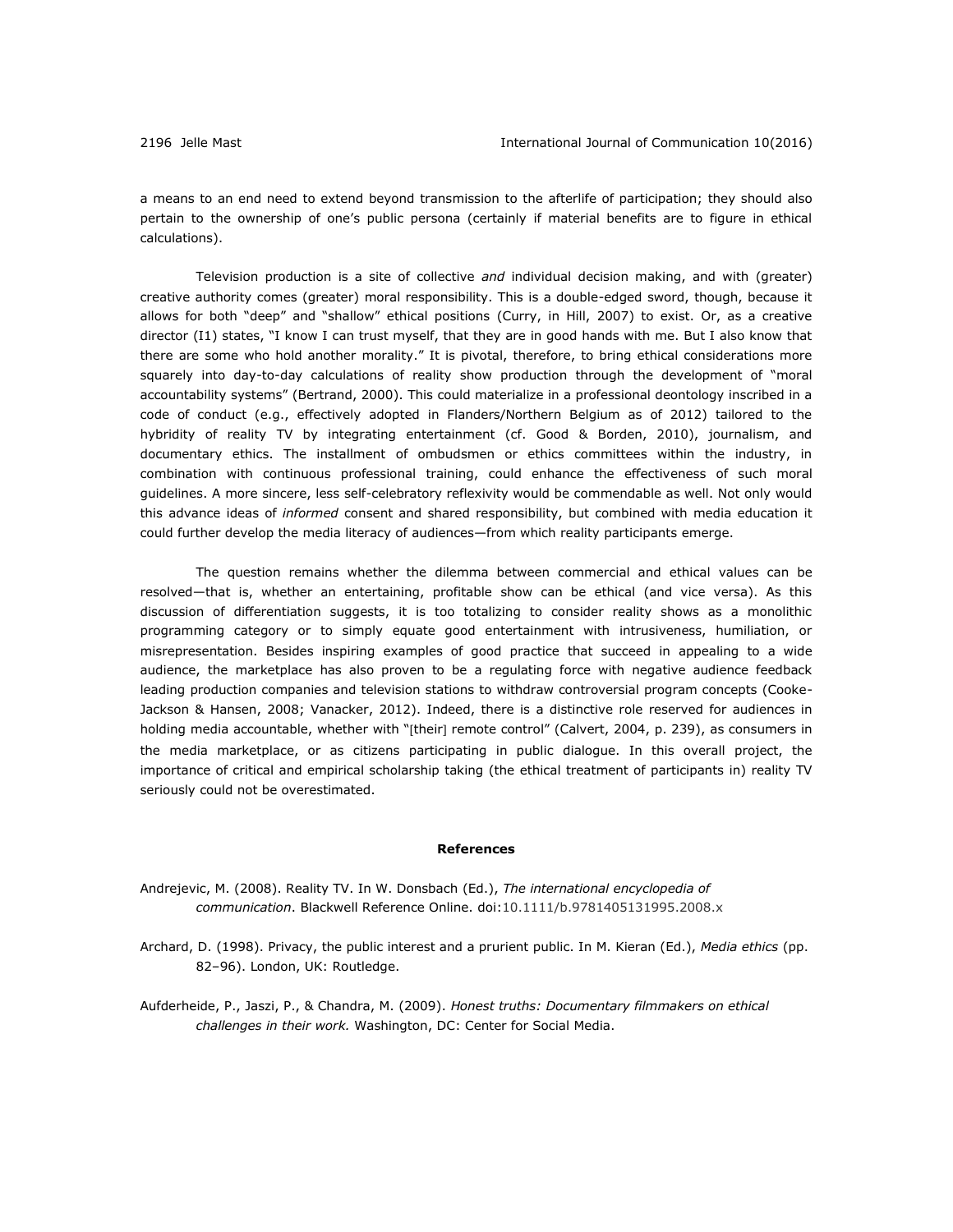Bertrand, C.-J. (2000). *Media ethics and accountability systems*. New Brunswick, NJ: Transaction.

- Bondebjerg, I. (2002). The mediation of everyday life: Genre, discourse and spectacle in reality TV. In A. Jerslev (Ed.), *Realism and "reality" in film and media* (pp. 159–192). Copenhagen, Denmark: Museum Tusculanum Press.
- Bonner, F. (2003). *Ordinary television.* London, UK: SAGE Publications.
- Brenton, S., & Cohen, R. (2003). *Shooting people: Adventures in reality TV*. London, UK: Verso.
- Caillois, R. (1958/2001). *Man, pay, and games*. Urbana, IL: University of Illinois Press.
- Calvert, C. (2004). *Voyeur nation*. Boulder, CO: Westview Press.
- Carroll, N. (1996). *Theorizing the moving image*. Cambridge, UK: Cambridge University Press.
- Christians, C. G., & Cooper, T. W. (2009). The search for universals. In L. Wilkins & C. G. Christians (Eds.), *The handbook of mass media ethics* (pp. 55–68). New York, NY: Routledge.
- Christians, C. G., Fackler, M., Rotzoll, K. B., & McKee, K. B. (1998). *Media ethics. Cases and moral reasoning* (5th ed.)*.* New York, NY: Longman.
- Cooke-Jackson, A., & Hansen, E. K. (2008). Appalachian culture and reality TV: The ethical dilemma of stereotyping others. *Journal of Mass Media Ethics*, *23*, 183–200.
- Corner, J. (2008). Documentary studies: Dimensions of transition and continuity. In T. Austin & W. de Jong (Eds.), *Rethinking documentary* (pp. 13–28). Maidenhead, UK: Open University Press.
- Day, L. A. (2006). *Ethics in media communications: Cases and controversies*. Belmont, CA: Thomson Wadsworth.
- Dovey, J. (2004). It's only a game-show: *Big Brother* and the theatre of spontaneity. In E. Mathijs & J. Jones (Eds.), *Big Brother international* (pp. 323–249)*.* London, UK: Wallflower.
- Evers, H. (2007). *Media-ethiek* [Media ethics]. Groningen, The Netherlands: Wolters-Noordhoff.
- Foucault, M. (1979). *Discipline and punish*. New York, NY: Vintage Books.
- Frey, M. (2010) *Goodbye Germany*: Emigration, reality TV and *Schadenfreude*. *Jump Cut, 52*. Retrieved from<http://ejumpcut.org/archive/jc52.2010/freyEmigrationTV/index.html>
- Good, H., & Borden, S. L. (Eds.). (2010). *Ethics and entertainment*. Jefferson, NC: McFarland.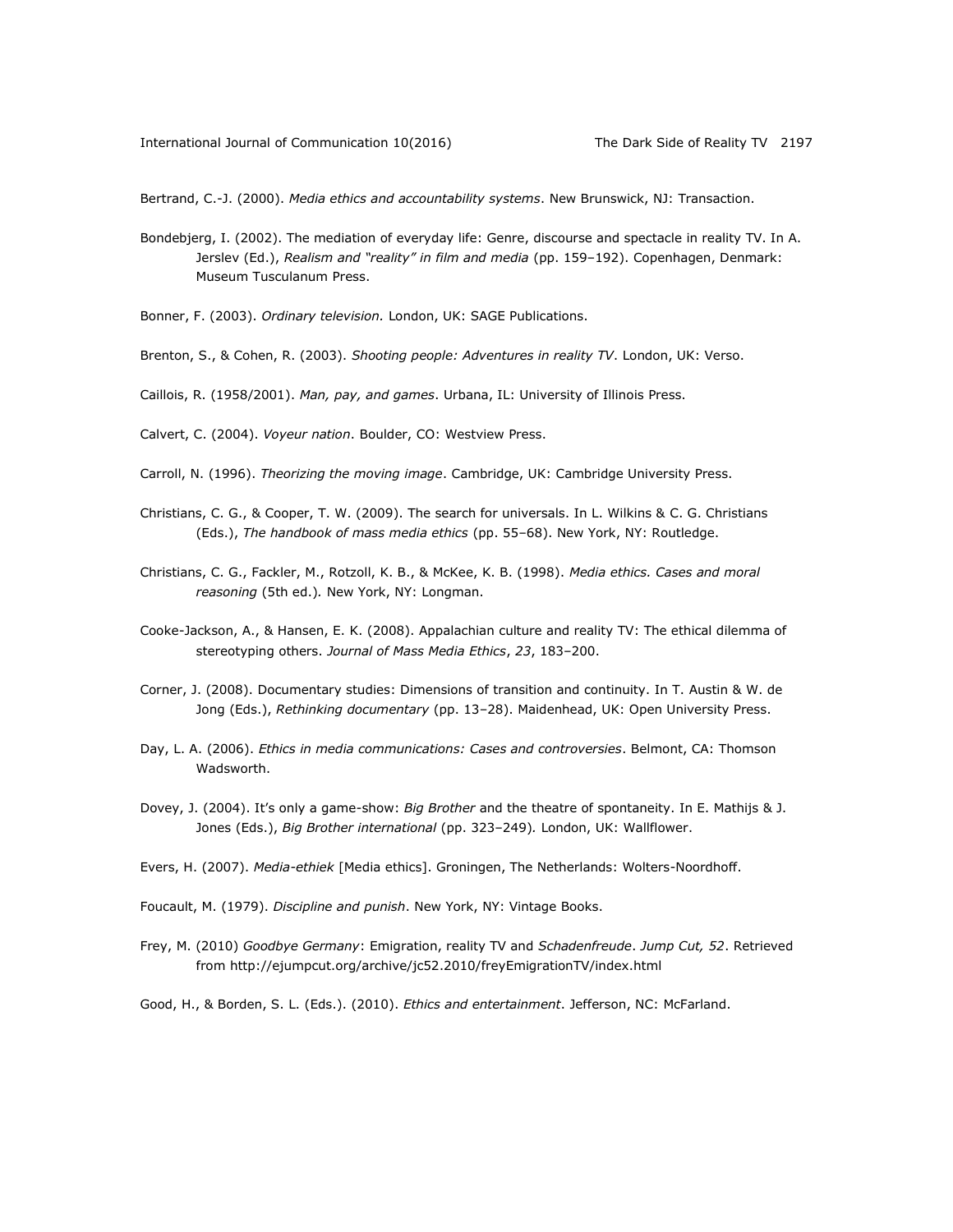- Grindstaff, L. (2006). Daytime talk shows: Ethics and ordinary people on television. In L. Gross, J. Katz, & J. Ruby (Eds.), *Image ethics in the digital age* (pp. 115–141). Minneapolis, MN: University of Minnesota Press.
- Gross, L., Katz, J., & Ruby, J. (Eds.). (1988). *Image ethics.* London, UK: Oxford University Press.
- Halbert, D. (2003). Who owns your personality: Reality television and publicity rights. In M. J. Smith & A. F. Wood (Eds.), *Survivor lessons* (pp. 37–56). Jefferson, NC: McFarland.
- Hibberd, M., Kilborn, R., McNair, B., Marriot, S., & Schlesinger, P. (2000). *Consenting adults?* London, UK: BSC.
- Hill, A. (2007). *Restyling factual TV*. London, UK: Routledge.
- Hodges, L. (2009). Privacy and the press. In L. Wilkins & C. Christians (Eds.), *The handbook of mass media ethics* (pp. 276–287). New York, NY: Routledge.
- Kieran, M. (1997). *Media ethics: A philosophical approach*. London, UK: Routledge.
- Kilborn, R. (2003). *Staging the real*. Manchester, UK: Manchester University Press.
- Kuppens, A., & Mast, J. (2012). Ticket to the Tribes: Culture shock and the "exotic" in intercultural reality television. *Media, Culture & Society*, *34*(7), 799–814.
- Maslow, A. H. (1954). *Motivation and personality*. New York, NY: Harper & Row.
- Mast, J. (2016). Negotiating the "real" in "reality shows": Production side discourses between deconstruction and reconstruction, *Media, Culture & Society*. Advance online publication. doi:10.1177/0163443716635860
- Mills, N. (2004). Television and the politics of humiliation. *Dissent*, 79–81.
- Nichols, B. (2001). *Introduction to documentary*. Bloomington, IN: Indiana University Press.
- Nichols, B. (2008). *What to do about documentary distortion? Toward a code of ethics*. Los Angeles, CA: International Documentary Association. Retrieved from [http://www.documentary.org/content/what-do-about-documentary-distortion-toward-code](http://www.documentary.org/content/what-do-about-documentary-distortion-toward-code-ethics-0)[ethics-0](http://www.documentary.org/content/what-do-about-documentary-distortion-toward-code-ethics-0)
- Palmer, G. (2006). Video vigilantes and the work of shame. *Jump Cut*, *48*. Retrieved from <http://www.ejumpcut.org/archive/jc48.2006/shameTV/>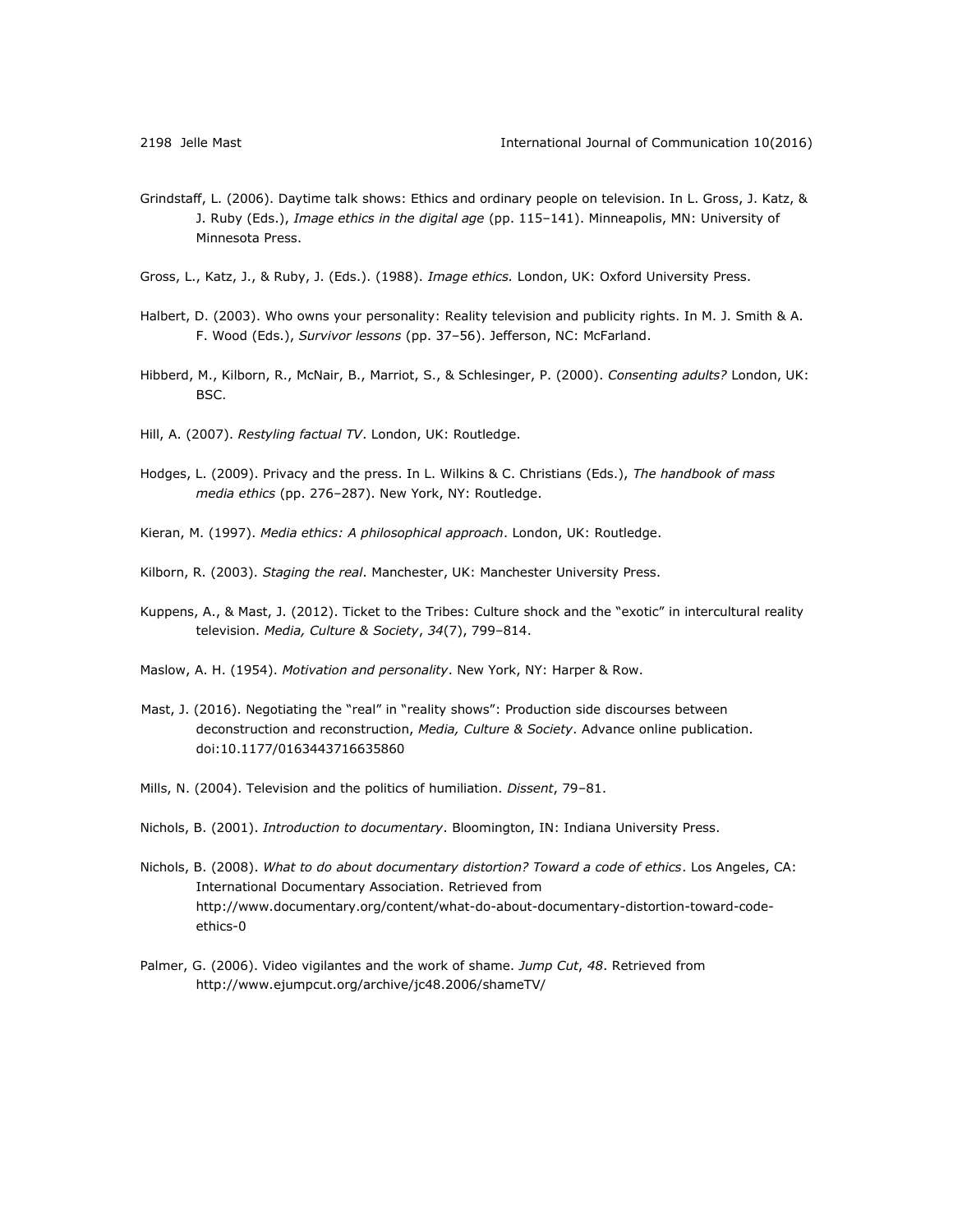- Plantinga, C. (1997). *Rhetoric and representation in nonfiction film*. Cambridge, UK: Cambridge University Press.
- Poniewozik, J. (2012) Foreword: The morality of amoral TV. In W. N. Wyatt & K. Bunton (Eds.), *The ethics of reality TV* (pp. ix–xi). New York, NY: Bloomsbury.
- Pryluck, C. (2005). Ultimately we are all outsiders: The ethics of documentary filming. In A. Rosenthal & J. Corner (Eds.), *New challenges for documentary* (2nd ed., pp. 194–208). Manchester, UK: Manchester University Press.
- Quail, C. (2009). I'm a loser, baby. *Flow, 9*(11). Retrieved from [http://www.flowjournal.org/2009/04/im](http://www.flowjournal.org/2009/04/im-a-loser-baby-christine-quail-mcmaster-university/)[a-loser-baby-christine-quail-mcmaster-university/](http://www.flowjournal.org/2009/04/im-a-loser-baby-christine-quail-mcmaster-university/)
- Quinton, A. (1997). Humiliation. *Social Research, 64*, 77–89.
- Reysles, D. Z. (2007). The ability to go about without shame: A proposal for internationally comparable indicators of shame and humiliation. *Oxford Development Studies*, *35*, 405–430.
- Sandeen, C. A., & Compesi, R. J. (1990). Television production as collective action. In R. J. Thompson & G. Burns (Eds.), *Making television: Authorship and the production process* (pp. 161–174). New York, NY: Praeger.
- Schick, F. (1997). On humiliation. *Social Research, 64*, 131–146.
- Shufeldt Esch, M. (2012). Privacy: What has reality TV got to hide? In W. N. Wyatt & K. Bunton (Eds.), *The ethics of reality TV* (pp. 41–60)*.* New York, NY: Bloomsbury.
- Shufeldt, M., & Gale, K. (2007). Under the (glue) gun. Containing and constructing reality in home makeover TV. *Popular Communication, 5*, 263–282.
- Spence, E. H. (2012). Deception: Reality TV playing us false. In W. N. Wyatt & K. Bunton (Eds.), *The ethics of reality TV* (pp. 127–142 *.* New York, NY: Bloomsbury.
- Teurlings, J. (2001). Producing the ordinary: Institutions, discourses and practices in love game shows. *Continuum: Journal of Media & Cultural Studies*, *15*, 249–263.
- Vanacker, B. (2012). Commercialization: The intersection of economics and ethics in reality TV. In W. N. Wyatt & K. Bunton (Eds.), *The ethics of reality TV* (pp. 111–126)*.* New York, NY: Bloomsbury.
- Van den Bulck, H., Claessens, N., Mast, J., & Kuppens, A. (2015). Representation of fandom in mainstream media: Analysis of production and content of Flemish television's Superfans. *European Journal of Cultural Studies*. Advance online publication. doi:10.1177/1367549415597924